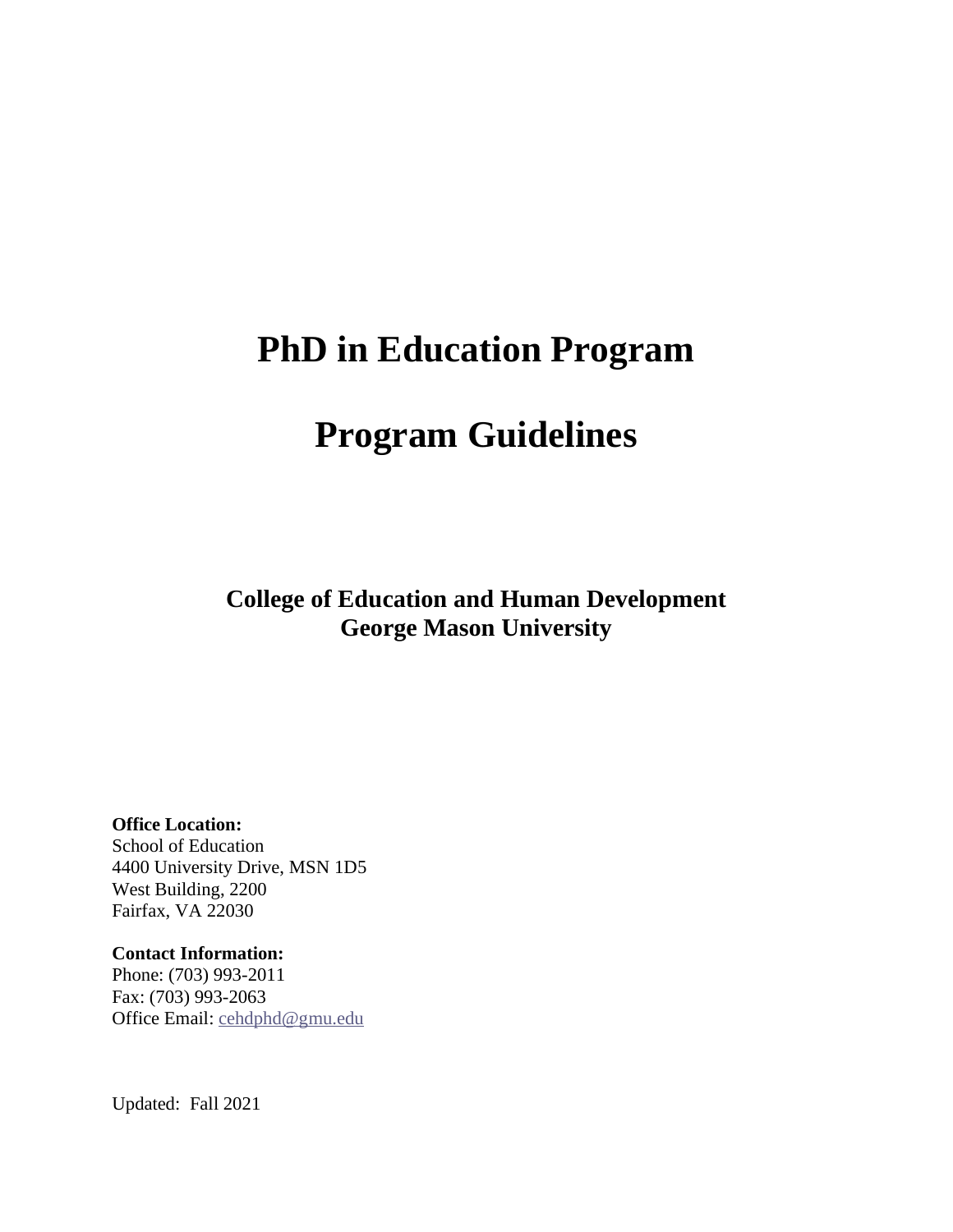## **TABLE OF CONTENTS**

| I.  |  |
|-----|--|
|     |  |
|     |  |
|     |  |
|     |  |
|     |  |
| II. |  |
|     |  |
|     |  |
|     |  |
|     |  |
|     |  |
|     |  |
|     |  |
|     |  |
|     |  |
|     |  |
|     |  |
|     |  |
|     |  |
|     |  |
|     |  |
|     |  |
|     |  |
|     |  |
|     |  |
|     |  |
|     |  |
|     |  |
|     |  |
|     |  |
|     |  |
|     |  |
|     |  |
|     |  |
|     |  |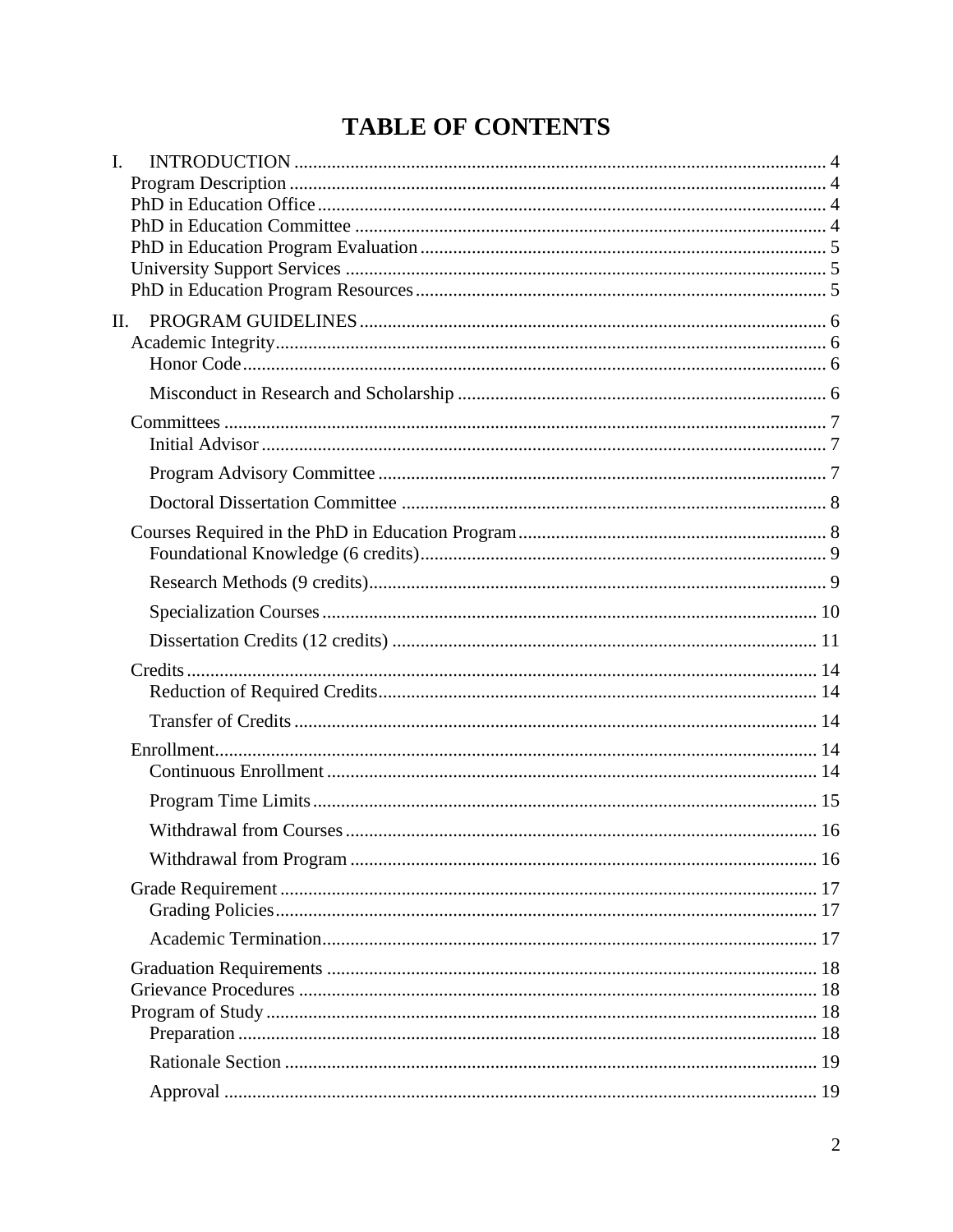| III. |  |
|------|--|
|      |  |
|      |  |
|      |  |
|      |  |
|      |  |
|      |  |
|      |  |
| IV.  |  |
|      |  |
|      |  |
|      |  |
|      |  |
|      |  |
|      |  |
|      |  |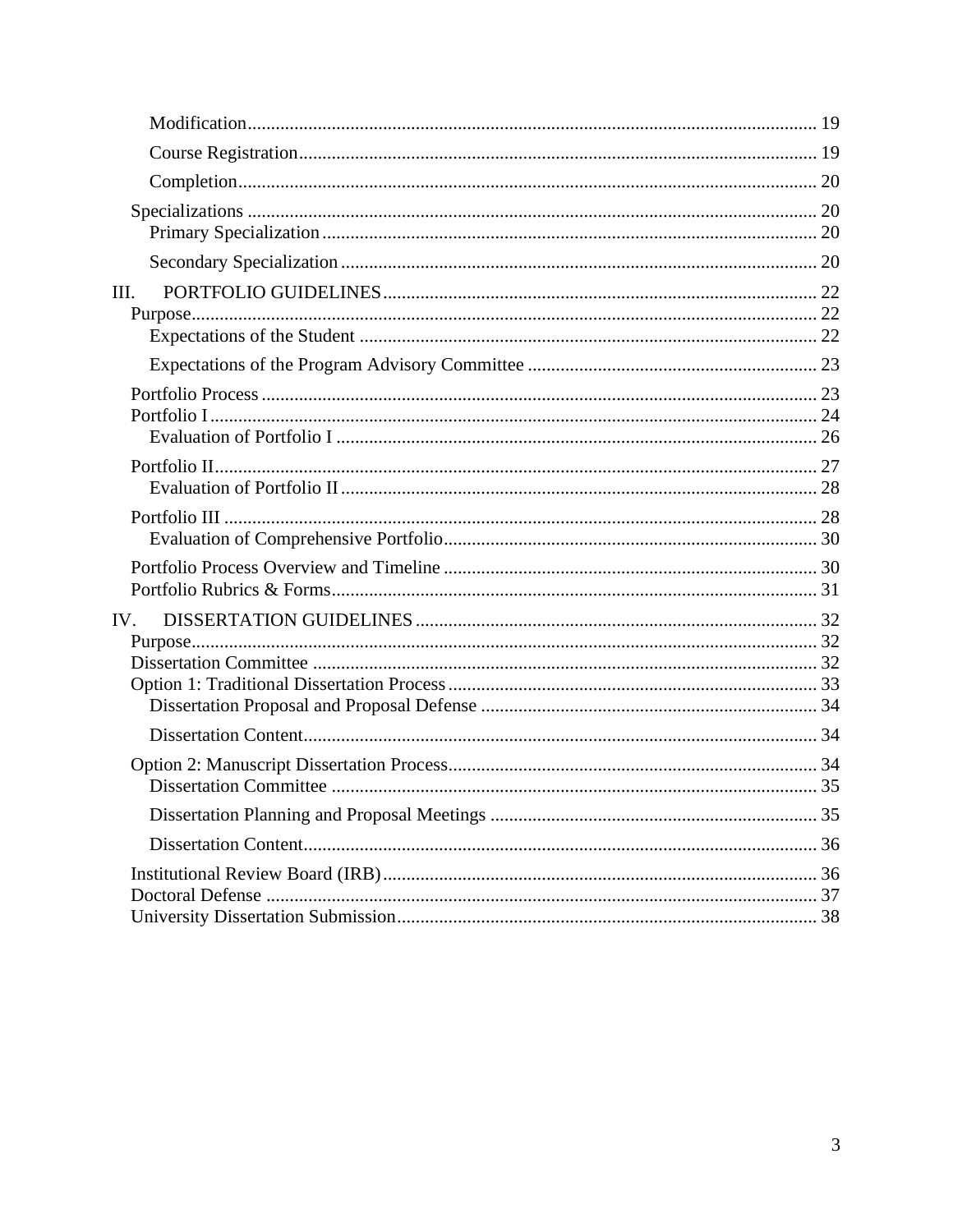## **I. INTRODUCTION**

## <span id="page-3-1"></span><span id="page-3-0"></span>**Program Description**

The PhD in Education is a program of advanced professional study that facilitates development of scholarship and leadership in a selected field of education. This program of doctoral study emphasizes theory and research as well as breadth and depth of study. It seeks to develop knowledge and skills useful in educational contexts as well as the ability to analyze and address educational problems.

The program emphasizes the development of expertise in a broad professional specialization in addition to a narrow area of research focus. Students must demonstrate the following major competencies to be awarded a PhD in Education degree:

- 1. Ability to communicate effectively both orally and in writing to a variety of professional stakeholders;
- 2. Knowledge of significant theory, developments, and practices in one's professional specialization and a supporting area of study (i.e., secondary specialization);
- 3. Ability to understand, utilize and interpret basic principles and methodologies of educational research design and data analysis;
- 4. Ability to organize efforts to solve problems, advance knowledge, test theories, and adapt information to meet professional goals;
- 5. Understanding of ethical practice in research.

Individual student programs of study will enable students to develop the skills, knowledge, and attitudes which constitute and support these competencies. Mastery of these competencies is demonstrated by successful completion of coursework, a comprehensive portfolio assessment, a dissertation, and an oral dissertation defense.

## <span id="page-3-2"></span>**PhD in Education Office**

The PhD in Education Program office is located in West Building, Suite 2200 and, unless otherwise posted, is open from 8:30 am - 5:00 pm on weekdays, year-round except for university holidays and closures. The telephone number is (703) 993-2011.

## <span id="page-3-3"></span>**PhD in Education Committee**

The PhD in Education Committee is chaired by the Director of the PhD in Education Program and comprises faculty representing professional specialization areas within the PhD in Education Program. Faculty representatives are elected by their specialization area colleagues to the committee for a two-year term. The Senior Associate Dean of the College of Education and Human Development (CEHD) and the Associate Dean of Student and Academic Affairs serve as Ex Officio members of the committee. The PhD in Education Committee establishes procedures and policies for academics within the PhD in Education Program, recommends admission and termination of students, approves new doctoral courses, and participates in periodic evaluation of the program.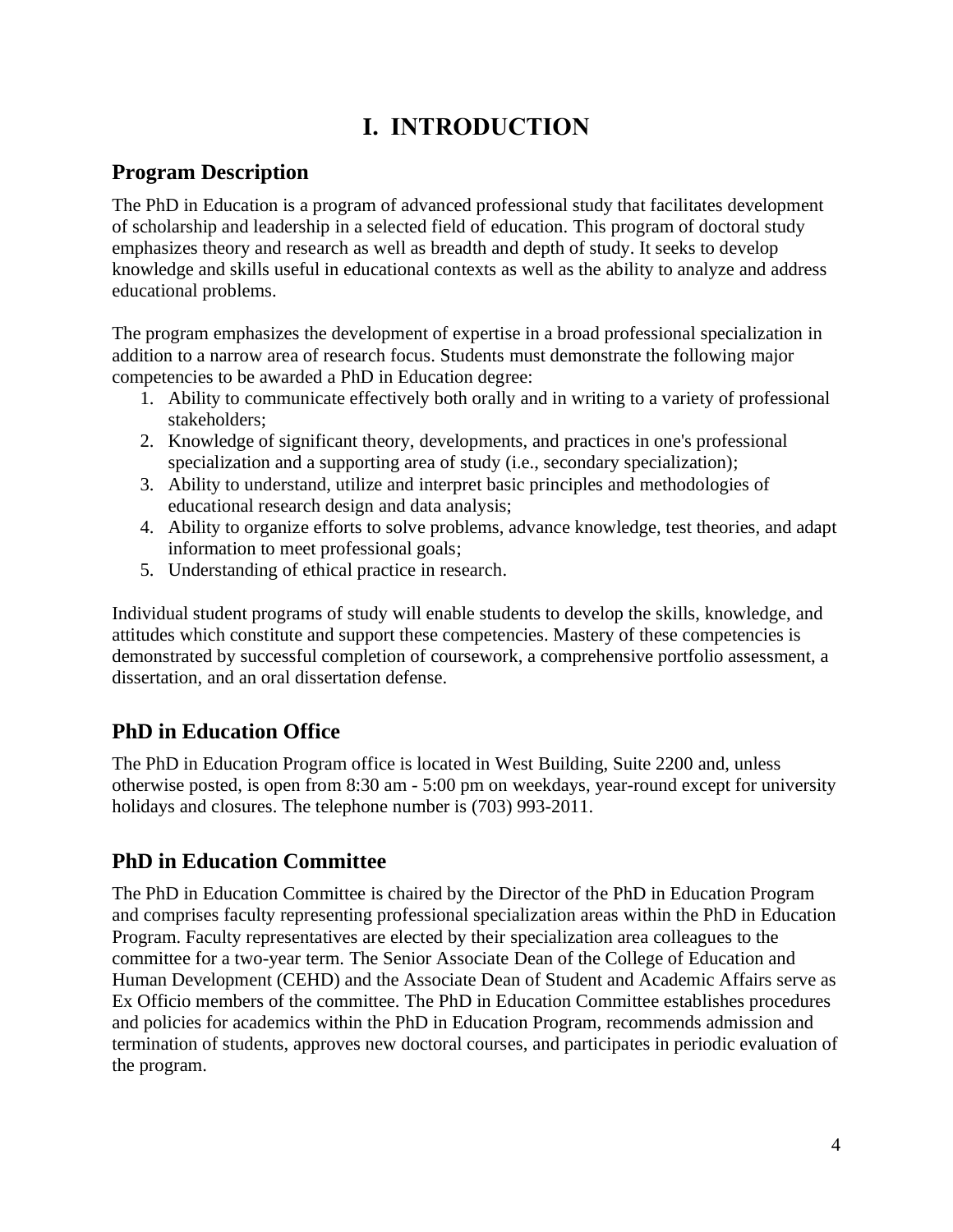### <span id="page-4-0"></span>**PhD in Education Program Evaluation**

The PhD in Education Program undergoes continuous formative evaluation. Students are encouraged to communicate ideas for program improvements to members of the PhD in Education Committee and to the PhD in Education Director as they see fit. In addition, periodic formal and informal evaluations of the program are conducted by the PhD in Education Committee in conjunction with university and CEHD assessment activities. Feedback from all evaluations serves as the basis for changing various aspects of the program.

## <span id="page-4-1"></span>**University Support Services**

There are numerous support services available to students in the PhD in Education Program through George Mason University (Mason). For information on some of the student support resources on campus, see the "Student Support Resources on Campus" webpage: [https://ctfe.gmu.edu/teaching/student-support-resources-on-campus.](https://ctfe.gmu.edu/teaching/student-support-resources-on-campus)

## <span id="page-4-2"></span>**PhD in Education Program Resources**

Information for students in the PhD in Education Program can be found on the PhD website (https://education.gmu.edu/phd-in-education/) as well as the PhD student Blackboard site. Additionally, information is emailed to the PhD in Education student listserv every Friday afternoon. Students are responsible for using these resources to locate current information related to the program.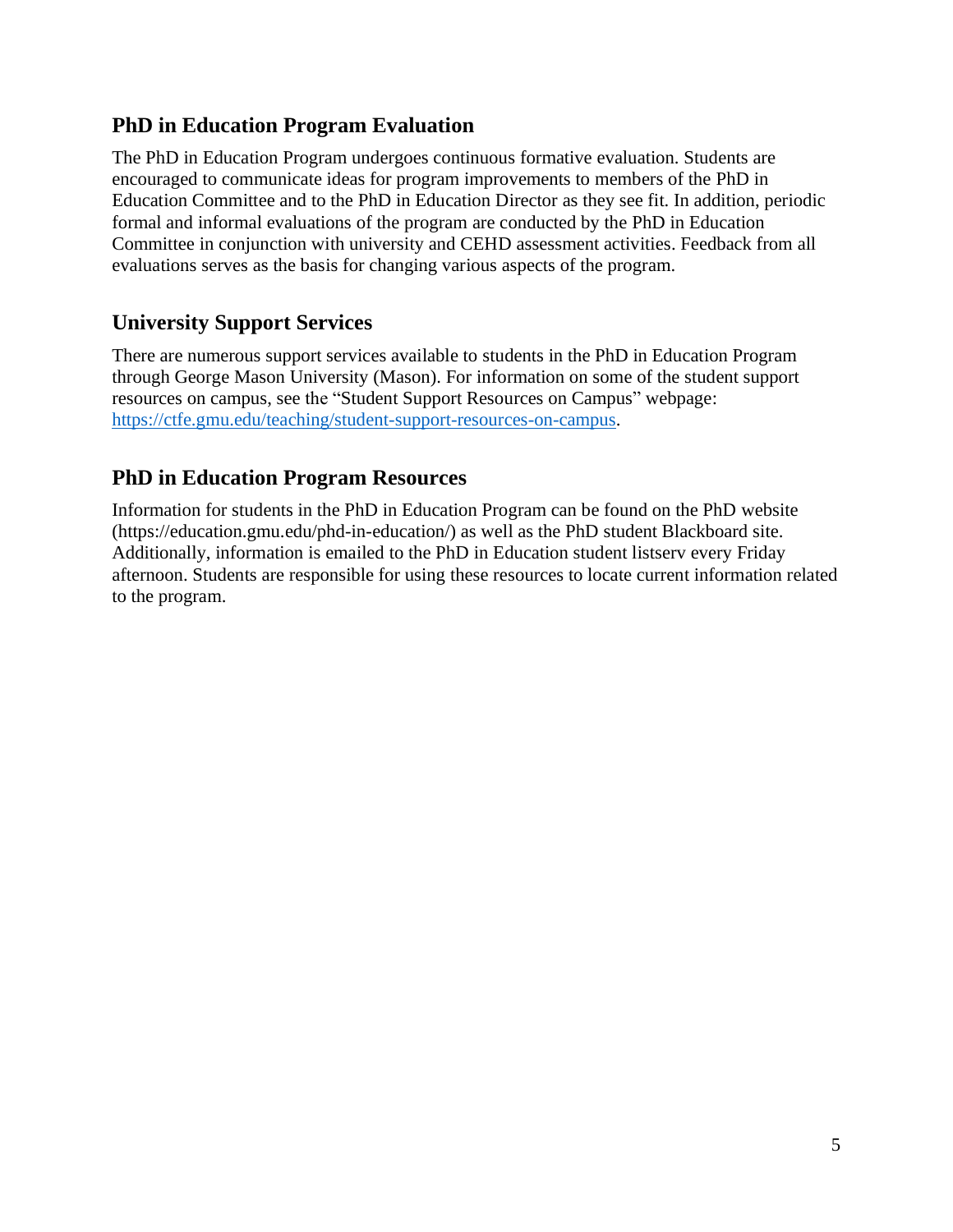## **II. PROGRAM GUIDELINES**

<span id="page-5-0"></span>The PhD in Education program operates in full accordance with Mason policies and practices (see Mason's University Catalog at [https://catalog.gmu.edu/policies/academic/graduate](https://catalog.gmu.edu/policies/academic/graduate-policies/#ap-6-10)[policies/#ap-6-10\)](https://catalog.gmu.edu/policies/academic/graduate-policies/#ap-6-10). This document incorporates a synopsis of key applicable policies as well as additional requirements and protocols of the PhD in Education degree at Mason.

## <span id="page-5-1"></span>**Academic Integrity**

Students in the PhD in Education Program are expected to demonstrate academic integrity by complying with Mason's Honor Code and policies related to misconduct in research and scholarship.

#### <span id="page-5-2"></span>**Honor Code**

Students sign a statement upon application to the program agreeing to uphold the Mason Honor Code. The following excerpt from the University Catalog provides a brief description of Mason's Honor Code.

*To promote a stronger sense of mutual responsibility, respect, trust, and fairness among all members of the George Mason University community and with the desire for greater academic and personal achievement, we, the student members of the university community, have set forth this honor code:* **Student Members of the George Mason University community pledge not to cheat, plagiarize, steal, or lie in matters related to academic work**.

A full reference to the Honor Code and the associated systems is accessible via: [https://oai.gmu.edu/.](https://oai.gmu.edu/) Please note there is a separate process for individuals accused of research misconduct.

#### <span id="page-5-3"></span>**Misconduct in Research and Scholarship**

As stated in Mason Policy 4007, "Allegations of academic misconduct against graduate students are governed solely by the university honor code, except for:

- 1. research activities as defined above regardless of sponsorship; and
- 2. master's theses and doctoral dissertations, both of which are governed by this policy.

The PhD in Education Program adheres to Mason's policies related to misconduct in research and scholarship, which applies to graduate students engaged in research activities as well as University faculty. Mason defines research misconduct as including fabrication, falsification, and plagiarism.

University Policy 4007 requires that all research misconduct allegations must be referred to the Mason Research Integrity Officer (RIO). Contact information can be found at [https://oria.gmu.edu/topics/research-misconduct/.](https://oria.gmu.edu/topics/research-misconduct/) Policy 4007 specifies the guidelines that are followed to investigate alleged violations, including maintaining confidentiality.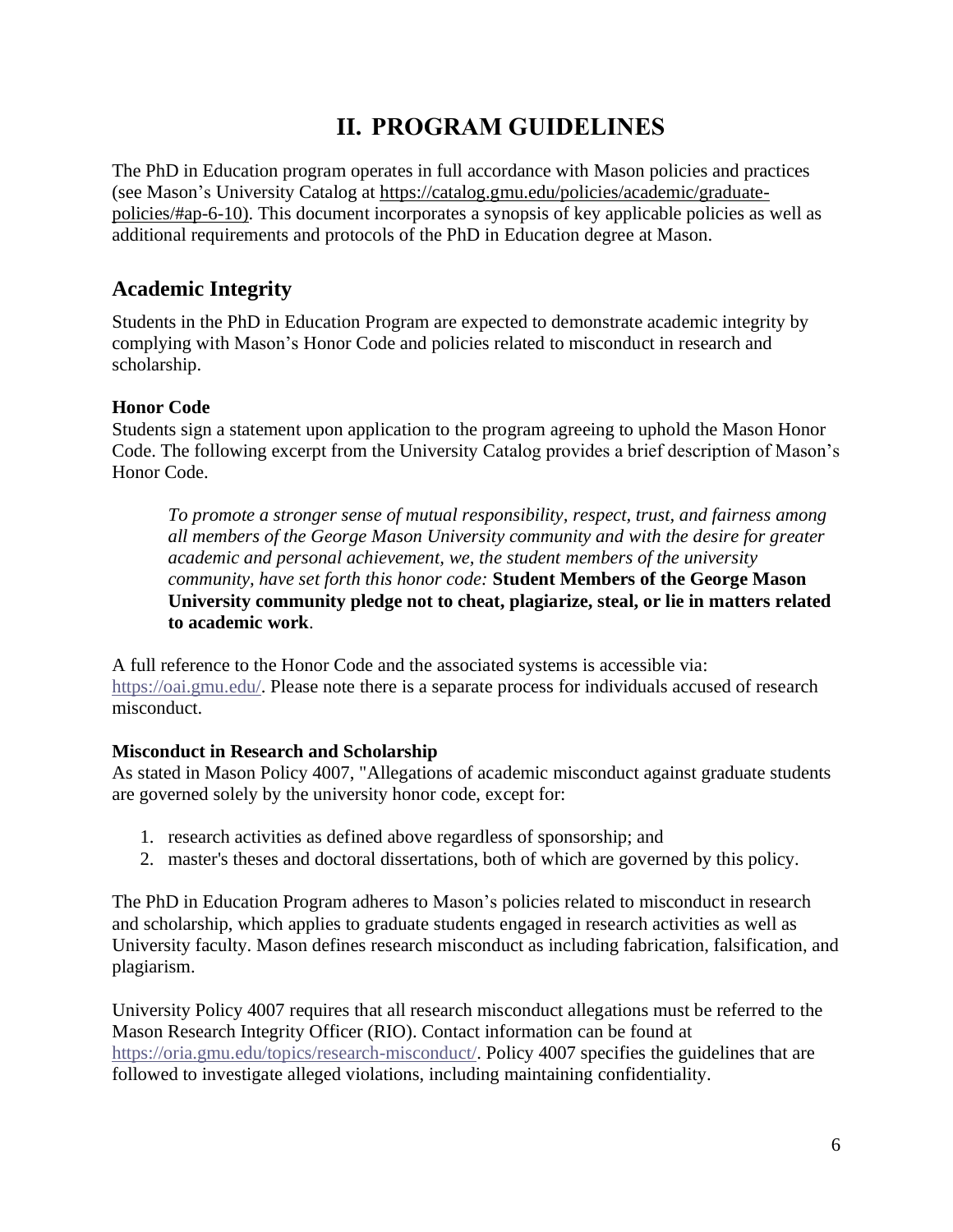Questions related to research misconduct that fall under this category should be directed to the Office of Research Integrity and Assurance [\(https://rdia.gmu.edu/topics-of-interest/research](https://rdia.gmu.edu/topics-of-interest/research-misconduct/)[misconduct/\)](https://rdia.gmu.edu/topics-of-interest/research-misconduct/).

## <span id="page-6-0"></span>**Committees**

Each PhD in Education student is advised throughout their enrollment in the program by a committee of at least three faculty members. The first committee, the *Program Advisory Committee*, advises the student through the completion of all pre-dissertation coursework and the Comprehensive Portfolio Assessment. A second committee, the *Doctoral Dissertation Committee*, advises the student in the preparation, submission and defense of the PhD in Education dissertation.

#### <span id="page-6-1"></span>**Initial Advisor**

At the time of admission, students in the PhD in Education Program are provided with an initial point of contact from their specialization to serve as a *temporary* advisor. After no more than two semesters of coursework, students select a chair for their Program Advisory Committee to guide them through development of a program of study and the portfolio process. Students are encouraged to meet with several faculty members before making this decision to ensure the best match to their scholarly interests. The chair will advise and support the student in the selection of the other two committee members.

#### <span id="page-6-2"></span>**Program Advisory Committee**

The Program Advisory Committee consists of a minimum of three Mason faculty members selected by the student. This committee is chaired by a graduate faculty member with the PhD in Education Program who is affiliated with the student's primary specialization. It is recommended that the chair be awarded graduate faculty status. The student should notify the PhD Office when a chair has been selected and the faculty member has agreed to serve on the committee. The chair will advise and support the student in the selection of the other two committee members. One member must be a graduate faculty member representing the student's secondary emphasis. The third member can be any Mason faculty member.

Consideration of a change in committee membership should include discussion with the committee chair, or the Director of the PhD in Education Program if the change is in regard to the chair of the committee. To initiate a change to their Program Advisory Committee, the student must request the change in writing with a clear rationale and submit this request to the PhD in Education Program Director. A student requesting a change in committee membership must have first ascertained the new member's willingness to serve prior to submitting the written request with indication of change. Membership of the Program Advisory Committee, once established and approved, may not be altered without prior approval of the PhD in Education Program Director. If a faculty member on the Program Advisory Committee leaves the University, the student may select a replacement without approval from the PhD Director, although the student needs to inform the PhD Office of the replacement.

The major functions of this committee include assessing the student's goals, interests and academic needs; facilitating student planning of their program of study; approving the student's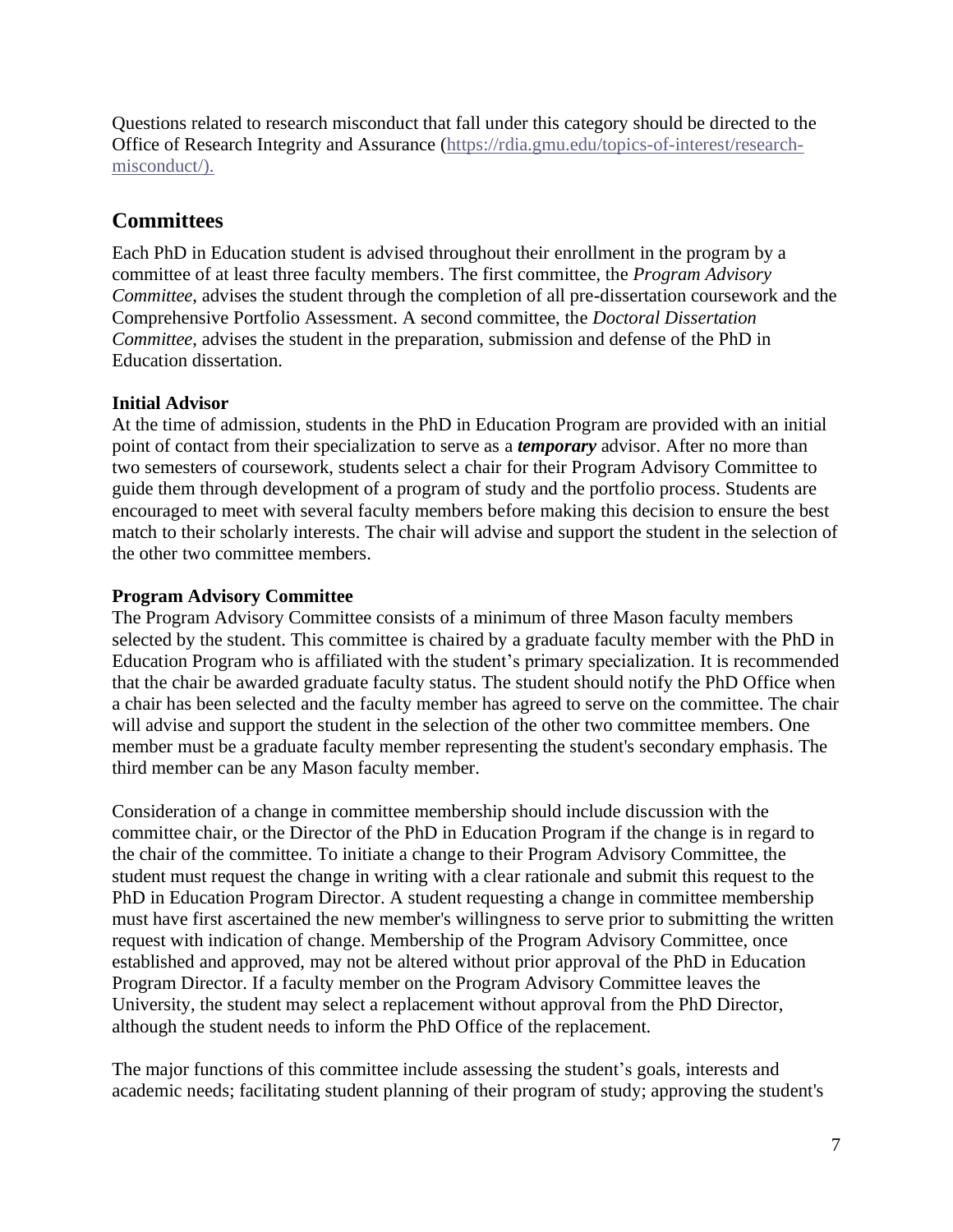program of study; monitoring the student's progress through the program; and evaluating the student's three portfolio reviews. **Students may take courses for no more than two semesters without having an approved Program Advisory Committee and an approved Program of Study.** If a student's Program Advisory Committee Chair has retired or resigned from Mason prior to conclusion of the coursework and portfolio process, that individual can no longer serve as a Chair or Co-chair, and an alternate faculty member must be selected to fulfill this key role. The former faculty member may continue to serve as an external member of the committee.

#### <span id="page-7-0"></span>**Doctoral Dissertation Committee**

*See requirements for doctoral dissertation committees under "Dissertation Committee" in Section III: Dissertation Guidelines.*

## <span id="page-7-1"></span>**Courses Required in the PhD in Education Program**

The following courses are required of all PhD in Education students:

General Culture (3 credits)

**EDUC 800** Ways of Knowing **OR** EFHP 860 Critical Perspectives in Exercise, Fitness, and Health Promotion [*Kinesiology Concentration Students Only*]

Research Methods (15 credits)

- **EDRS 810** Problems and Methods in Education Research
- **EDRS 811** Ouantitative Methods of Educational Research
- **EDRS 812** Qualitative Methods of Educational Research
- **EDRS 8XX** TWO Advanced Methods courses: 818, 820, 821, 822, 823, 824, 825, 826, 827, 828, 830, 831

Specialization (36 Credits—combined primary and secondary specialization areas)

- **Primary specialization coursework (18-24 credits)**
- Secondary specialization coursework (12-18 credits)
- In some instances, students may be required to take undergraduate courses or graduate courses as prerequisites for courses included on their programs of study or to complete other coursework as preparation in areas where they are judged by their advisors to be deficient; such required courses at any level are not counted as part of a student's PhD in Education program of study.

Dissertation Credits (12 hours)

- **EDUC 998** Dissertation Proposal Seminar (3-6 credits)
- EDUC 999 Dissertation Research (6-9 credits, *minimum*)

<span id="page-7-2"></span>A description of this coursework and related policies follows.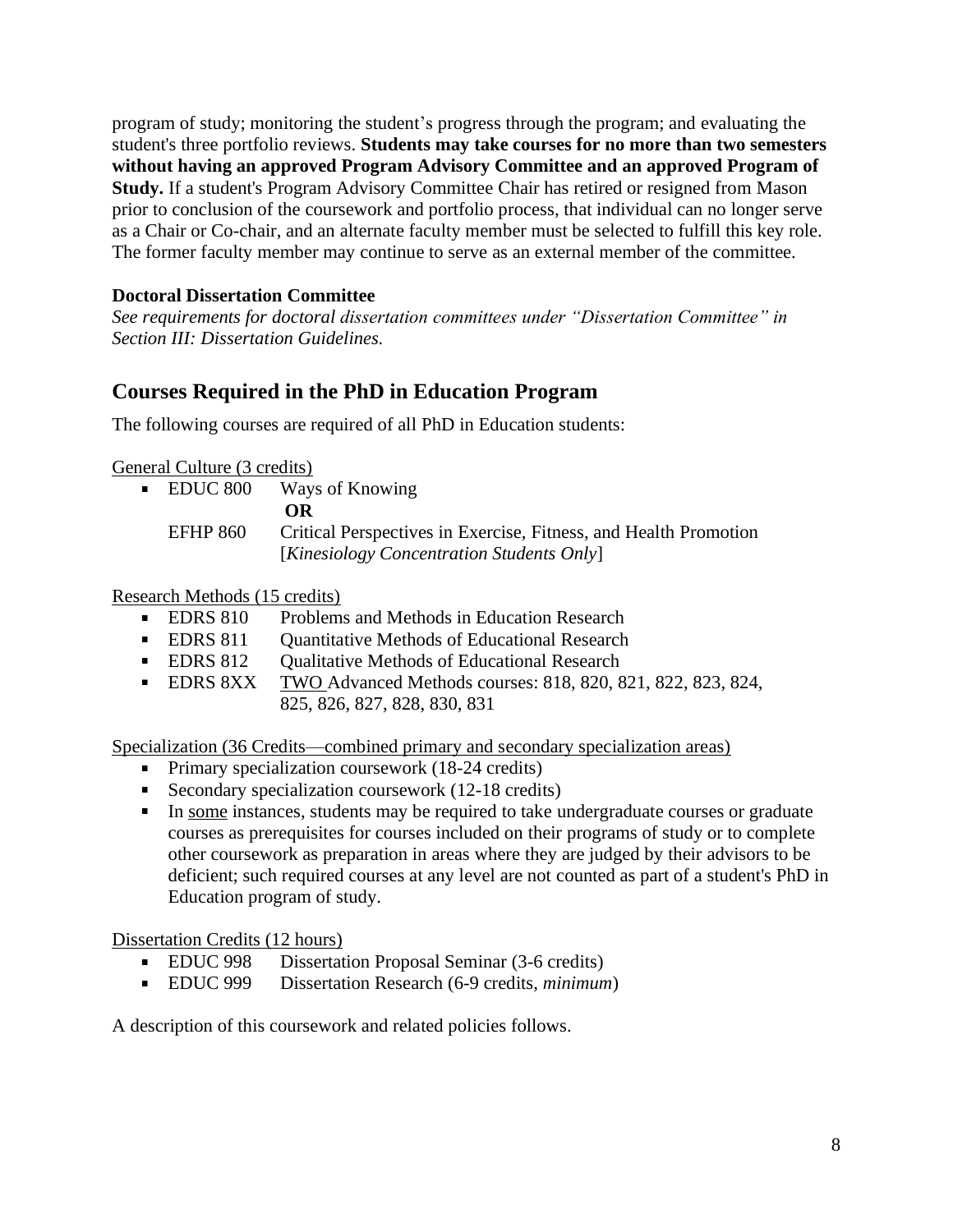#### **Foundational Knowledge (6 credits)**

All PhD in Education students must enroll in EDUC 800: Ways of Knowing (or EFHP 860: Critical Perspectives in Exercise, Fitness, and Health Promotion for Kinesiology Concentration students). Students enroll in EDUC 800 (or EFHP 860) as an entering class, developing and reinforcing a group identity and commitment to doctoral study. Students must earn a B or better in EDUC 800 and EDRS 810. *See also "Grade Requirements."*

#### *Ways of Knowing (EDUC 800)*

This three-credit course is required of all PhD in Education students. The purpose of this course is to explore how different disciplines establish knowledge in order to develop an understanding of the nature of knowledge and how it is made. This course seeks to broaden one's perspective in a way that enables an appreciation of how one's perceptions of reality is conditioned and reflected by the ways that knowledge is made. It is also intended to equip students with additional perspectives through which to view their professional worlds.

- $\blacksquare$  This course must be taken in a student's  $1<sup>st</sup>$  semester in the program.
- Non-degree students may only take this course upon approval of both the course instructor and the intended specialization program

#### *Critical Perspectives in Exercise, Fitness, and Health Promotion (EFHP 860)*

This three-credit course is required of all PhD in Education students within the Kinesiology Concentration. The purpose of this course is to critically examine current topics in Exercise, Fitness and Health Promotion, and Applied Kinesiology. The course seeks to examine scholarship in the Academy including development and presentation formats.

 $\mathbf{u}$  . This course must be taken in a student's  $1<sup>st</sup>$  semester in the program.

#### *Problems and Methods in Educational Research (EDRS 810)*

All PhD in Education students must satisfactorily complete EDRS 810: Problems and Methods in Education Research to complete the PhD in Education Program.

- This course must be taken in a student's  $1<sup>st</sup>$  or  $2<sup>nd</sup>$  semester in the program.
- This course is a prerequisite to EDRS 811 (3 credits) and EDRS 812 (3 credits).

Before enrolling in EDRS 810, students must have completed EDRS 590 or a comparable introductory graduate level course in educational research. Most students will have had such a course as part of their Master's degree program of study.

Students may use a similar research course taken elsewhere within five years of admission to the program in lieu of this course with the prior approval of her/his Program Advisory Committee and the PhD in Education Program Director.

#### <span id="page-8-0"></span>**Research Methods (9 credits)**

#### *Quantitative Methods (EDRS 811) and Qualitative Methods (EDRS 812)*

All PhD in Education students must satisfactorily complete EDRS 811: Quantitative Research Methods and 812 Qualitative Research Methods.

#### *Advanced Methods (2 courses)*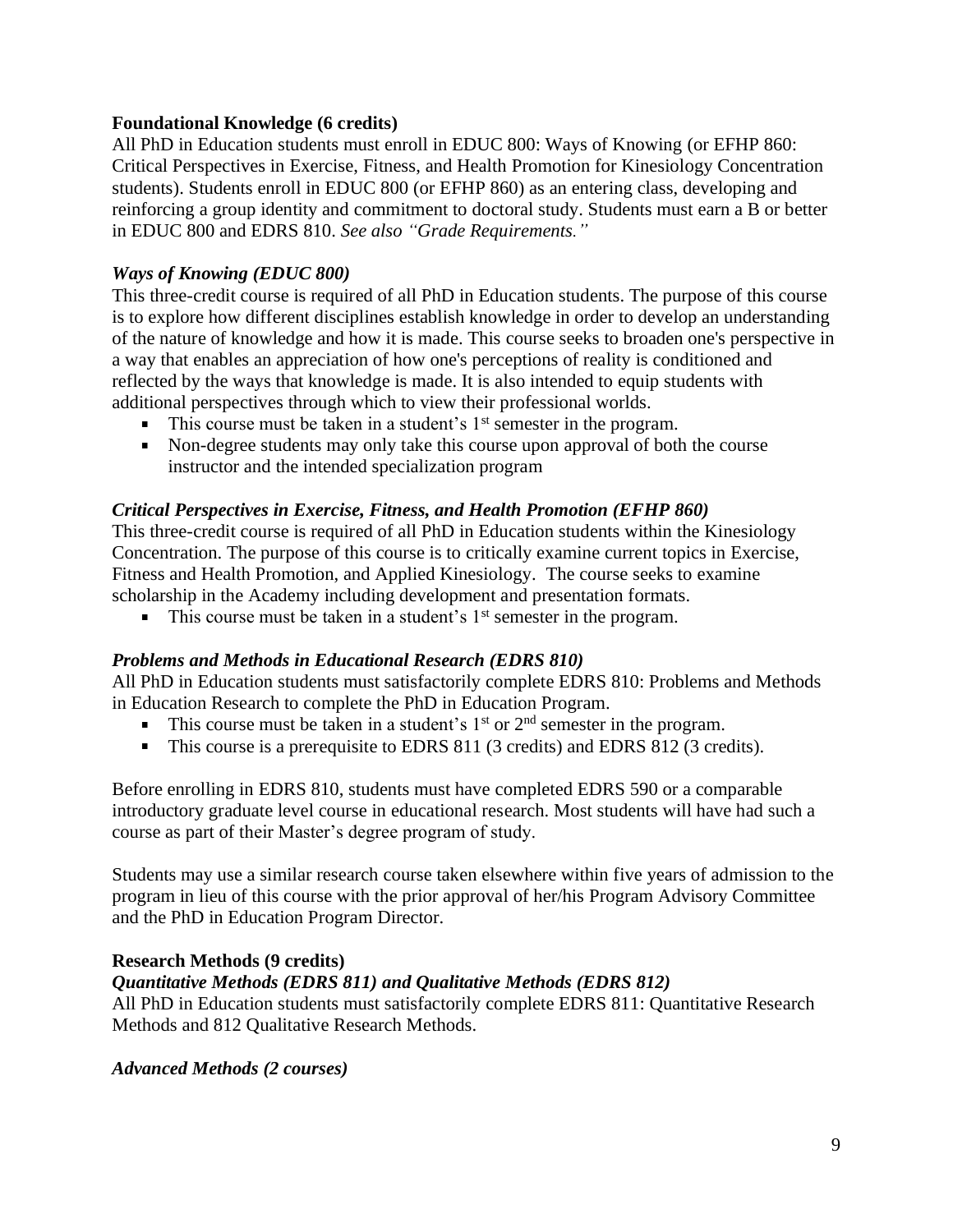All PhD in Education students must complete two advanced methods courses. One of these advanced research methods courses must be in the methodological area of their anticipated dissertation research. For example, students anticipating using quantitative methods would take EDRS 821: Advanced Applications of Quantitative Research. The advanced research methods course is the *only course that may be taken after the Comprehensive Portfolio Assessment and concurrently with EDUC 998*.

#### <span id="page-9-0"></span>**Specialization Courses**

As part of the specialization coursework within a student's program of study, students may opt to include individualized coursework, including independent studies and internships that help them to achieve desired competencies in the program. It is the student's responsibility to meet submission deadlines set by the PhD in Education Office.

#### *Required Course Level*

All (100%) of the CEHD courses within the 36-credit specialization part of the program must be at the 800 level, with the following exception:

• up to 9 credit hours of 700 level CEHD coursework may be applied to the **secondary** specialization instead of, but not in addition to, a reduction of required credits from an earned master's degree that meets eligibility requirements.

This guideline does not preclude 800-level courses outside of CEHD in a student's program of study. This guideline also does not preclude application of doctoral level classes taken in a University unit outside of CEHD regardless of the course level.

#### *Independent Studies*

Independent study courses are integral elements of a student's PhD in Education program. Only independent study courses approved in advance by a student's doctoral advisor and the PhD in Education Program Director may be counted toward fulfillment of a student's program of study requirements. A maximum of 6 credits of Independent Study may be applied to a student's program of study unless the PhD in Education Program Director has approved additional courses.

Independent studies are doctoral-level courses designed collaboratively by the student and a faculty member possessing the appropriate expertise. Such sections should not duplicate existing university course offerings. An independent study course may be primarily a "reading" or a "research" course. *Independent study guidelines, procedures and forms are located on the PhD in Education Website*: [https://education.gmu.edu/phd-in-education/.](https://education.gmu.edu/phd-in-education/) Students should use these guidelines as a template when drafting their proposal.

In undertaking an independent study, students must prepare a proposal for the independent study in consultation with the potential independent study instructor. Students should expect to revise or modify the proposal or develop alternative proposals based on instructor feedback, resubmitting the final revisions to the PhD in Education Director for final approval.

Students must submit one complete copy of the proposal, with required documentation, signatures and completed cover sheets, to the PhD in Education Director (and are advised to retain a copy for their records). The proposal and the completed individualized section form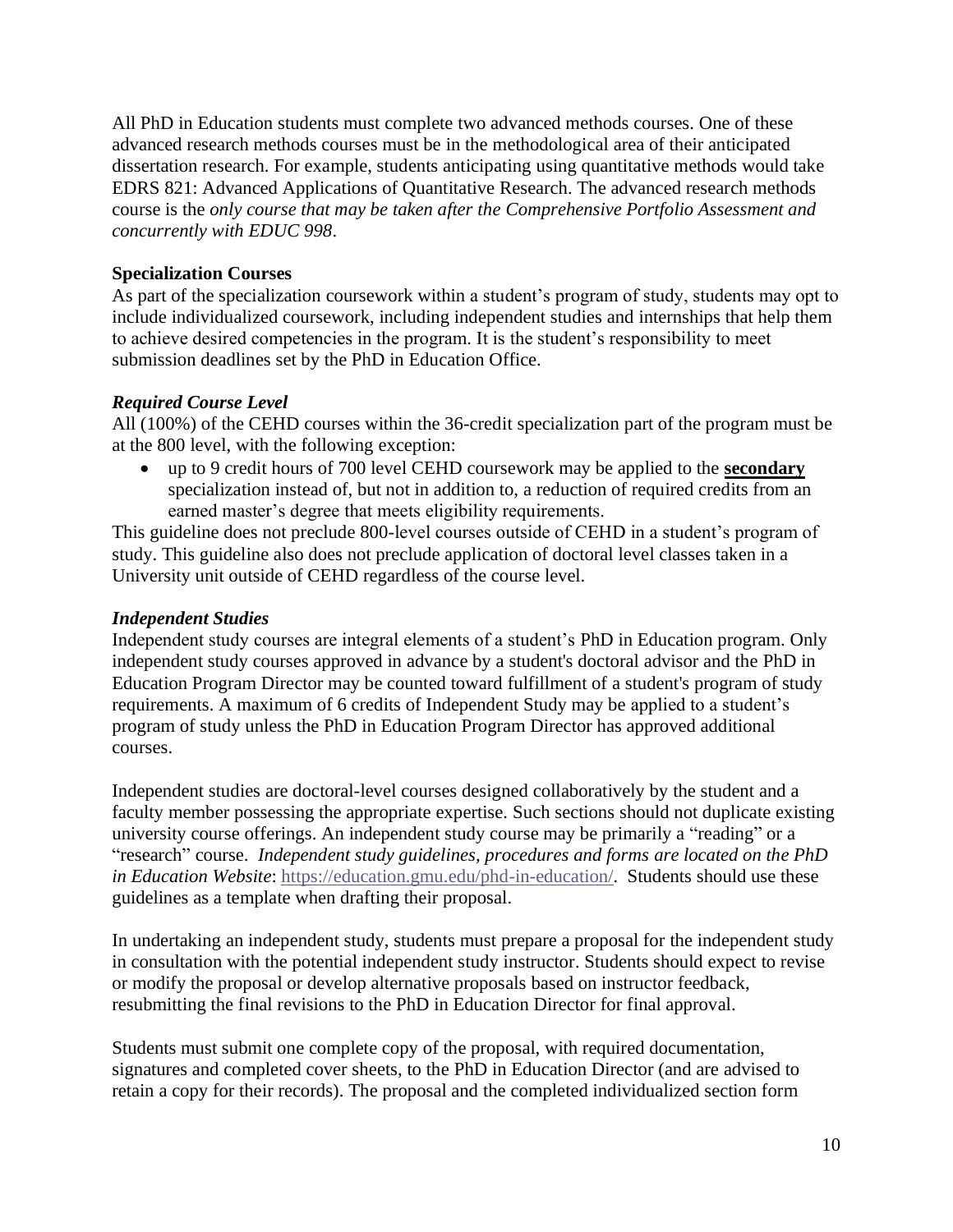should be submitted to the PhD Office no later than two weeks before the start of the first day of classes. Once approved, students are expected to register for the course in a timely and proper fashion.

#### *Internships*

Internships are experiential learning opportunities in which a student engages in supervised work experiences at an approved site relevant to a student's program of study. *Internship guidelines, procedures and form are located on the PhD in Education Website:* <https://education.gmu.edu/phd-in-education/>*.*

All students have the option to add at least three credits of EDUC 998: Doctoral Internship to their Program of Study. This internship must be in a setting other than the student's regular work setting. A three-credit internship requires at least 100 hours of on-site, supervised experience. Additional internships are taken as EDUC 890: Doctoral Internship.

CEHD PhD in Education students who enroll in an internship that involves teaching an undergraduate or graduate course in CEHD are not eligible to be also classified as the instructor of record or paid for teaching the course. It is further recommended that if a doctoral student plans to independently teach in CEHD as part of her/his professional experience then the student must first complete a supervised teaching internship in accordance with the aforementioned policy.

Proposals for internships must be approved by a student's Program Advisory Committee Chair and the PhD in Education Director no later than one week before the start of the first day of classes. Students may enroll in internships only after they have completed one year of part-time study or one semester of full-time study in the PhD in Education program.

Students may work cooperatively with other PhD in Education students in an internship, if both/all students agree to the arrangement; however, no PhD in Education student may evaluate another PhD in Education student. Students have the same responsibilities in establishing internships as they do in securing pre-approval of independent studies.

To have an internship applied to a student's program of study, it must be approved by the student's Program Advisory Committee Chair and the PhD in Education Director. Initial arrangements for the internship must be made by the student through his/her chair in consultation with the site supervisor.

#### *Individualized Course Sections*

When the University does not offer a course in a specific subject required of a student's approved program of study, a student may arrange to complete an individualized section of the course with a faculty member at the university. The content of individualized course sections should be comparable with regularly offered sections of the same course. The university is not obligated to offer such courses.

#### <span id="page-10-0"></span>**Dissertation Credits (12 credits)**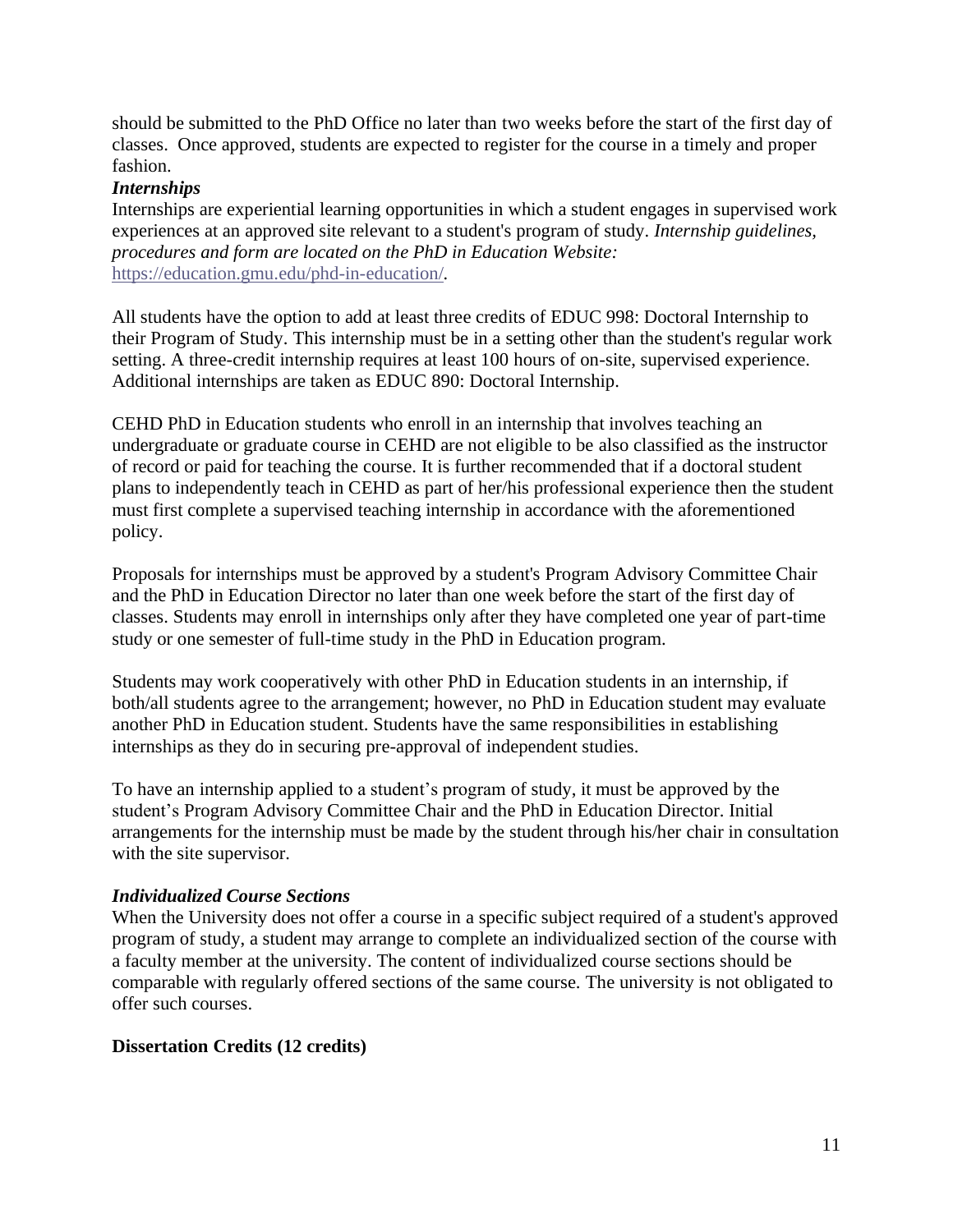A minimum of 6 credits of EDUC 999, with a total of 12 credits of combined EDUC 998 and EDUC 999 credits are required. Students need to comply with college and university policies regarding registration for EDUC 998 and EDUC 999 credits.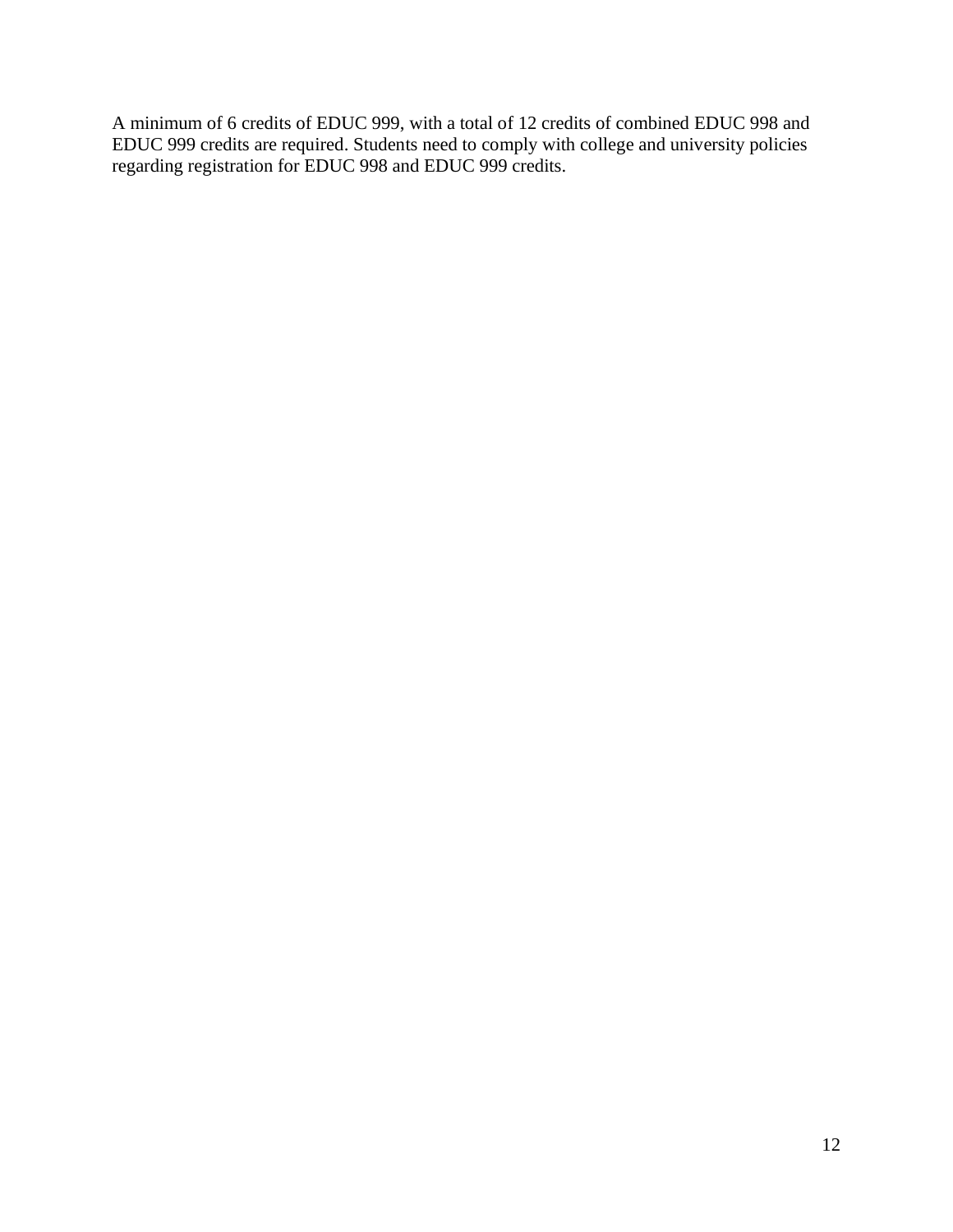#### *Dissertation Proposal Seminar (EDUC 998)*

The purpose of the EDUC 998 is to assist students in preparing their dissertation proposals. Developing the completed dissertation proposal, however, is the responsibility of the student and the Doctoral Dissertation Committee. In this seminar, students generate:

- 1. A clearly defined problem statement or task;
- 2. A review of the research literature; and
- 3. A description of the methods that will be employed to address the research question.

In the first semester after successfully defending their comprehensive portfolio, all students must register for the 3-credit course EDUC 998: Dissertation Proposal Seminar. Most students will defend their dissertation proposals while enrolled in this 3-credit course and then will proceed to dissertation credits (EDUC 999). However, students who do not successfully defend their dissertation proposals during the course, must continue to enroll in EDUC 998 for at least one credit hour each semester (fall/spring) until they have done so. Students must also register for EDUC 998 credits during the summer if they are scheduled to defend their dissertation proposal in the summer term.

Students can apply up to 6 credits of EDUC 998 to the 12-hour dissertation credit requirement. Any credits of EDUC 998 beyond 6 credits will not be applied to the degree.

Students will receive an IP (In Progress) grade in EDUC 998 each semester until they have successfully defended their dissertation proposal. Students receive an S grade (Satisfactory) in the course at the conclusion of the semester in which their proposal has been presented and approved by their Doctoral Dissertation Committee.

#### *Dissertation Research (EDUC 999)*

Once the dissertation proposal is defended successfully and approved by the student's Doctoral Dissertation Committee, students must register for a minimum of 3 credits each semester until they have completed 12 credits of combined EDUC 998 (not more than 6 credits) and EDUC 999. When the minimum is met, students must register for at least one credit of EDUC 999 each semester until the dissertation has been successfully defended, approved and submitted to the library.

Students must be enrolled in EDUC 999 in the semester that they are scheduled to defend their dissertation proposal. Students must also be enrolled in EDUC 999 the semester in which they receive their degrees.

Students will receive an IP (In Progress) grade in EDUC 999 each semester until they have successfully defended their dissertation. Students receive an S grade (Satisfactory) in the course at the conclusion of the semester in which their dissertation has been presented and approved by their Doctoral Dissertation Committee.

<span id="page-12-0"></span>*See requirements for doctoral dissertation in Section III: Dissertation Guidelines.*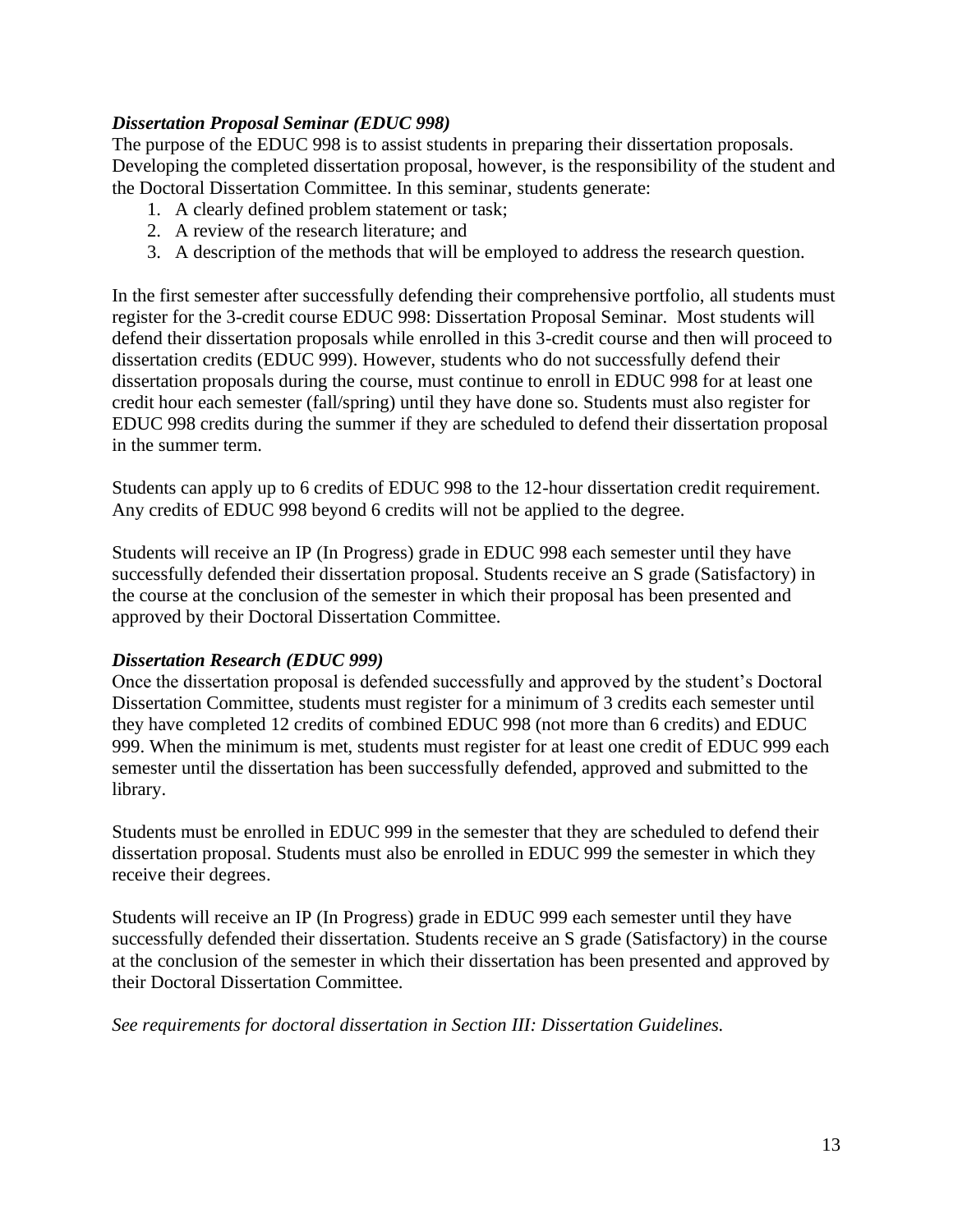## **Credits**

See University Catalog (AP.6.10) for minimum credits required in a doctoral program and additional Mason policies related to doctoral credits: [https://catalog.gmu.edu/policies/academic/graduate-policies/#ap-6-10.](https://catalog.gmu.edu/policies/academic/graduate-policies/#ap-6-10)

#### <span id="page-13-0"></span>**Reduction of Required Credits**

Students who have earned a master's degree in a discipline other than the student's identified primary specialization may request using the master's degree in lieu of nine hours of the **CEHD secondary specialization** area requirement. This reduction of credit can be accomplished with the reduction of credit form [\(https://registrar.gmu.edu/forms/\)](https://registrar.gmu.edu/forms/). Credits used in reduction of credits are not subject to time limits, must have been applied to a previously earned postbaccalaureate degree, and must have received a minimum grade of B. Approval of reduction of credit must be granted by a student's Program Advisory Committee and reflected in the student's program of study.

#### <span id="page-13-1"></span>**Transfer of Credits**

Upon development of the Program of Study, as student may request that up to 12 semester hours of coursework beyond a Master's degree be used to meet PhD in Education degree requirements. Such coursework must be clearly related to the student's Program of Study and be approved by the student's Program Advisory Committee. In addition, credits must comply with University policy for transfer of credits (see University Catalog AP.6.5.3:

[https://catalog.gmu.edu/policies/academic/graduate-policies/#ap-6-10\)](https://catalog.gmu.edu/policies/academic/graduate-policies/#ap-6-10). Credits applied to a student's program are subtracted from student program requirements and not shown on Mason doctoral program transcripts.

Once the student has enrolled in the PhD in Education Program, students may take up to 12 credits of doctoral-level coursework at other universities as part of their PhD in Education program of study provided these courses are approved by the Program Advisory Committee and there is not an equivalent course offered at Mason. Students must receive approval from the Director of the PhD in Education Program and the CEHD Office of Academic ad Student Affairs prior to taking a course elsewhere once enrolled in the PhD in Education program. To obtain these permissions, students must submit to the PhD Office the completed form, *Graduate Permission to Study at Another Regionally Accredited U.S. Institution*, which is available on the Registrar's website: [https://registrar.gmu.edu/forms/.](https://registrar.gmu.edu/forms/) In some limited cases, with approval of the Director of the PhD in Education Program, more than 12 credits may be transferred.

#### <span id="page-13-2"></span>**Enrollment**

Full-time doctoral study allows an opportunity for intense and in-depth immersion in intellectual study in a collegial atmosphere with development of consequent skills and insights. PhD in Education students are strongly encouraged to enroll for at least one academic year of full-time study.

#### <span id="page-13-3"></span>**Continuous Enrollment**

Students are expected to comply with University policies for continuous enrollment, including: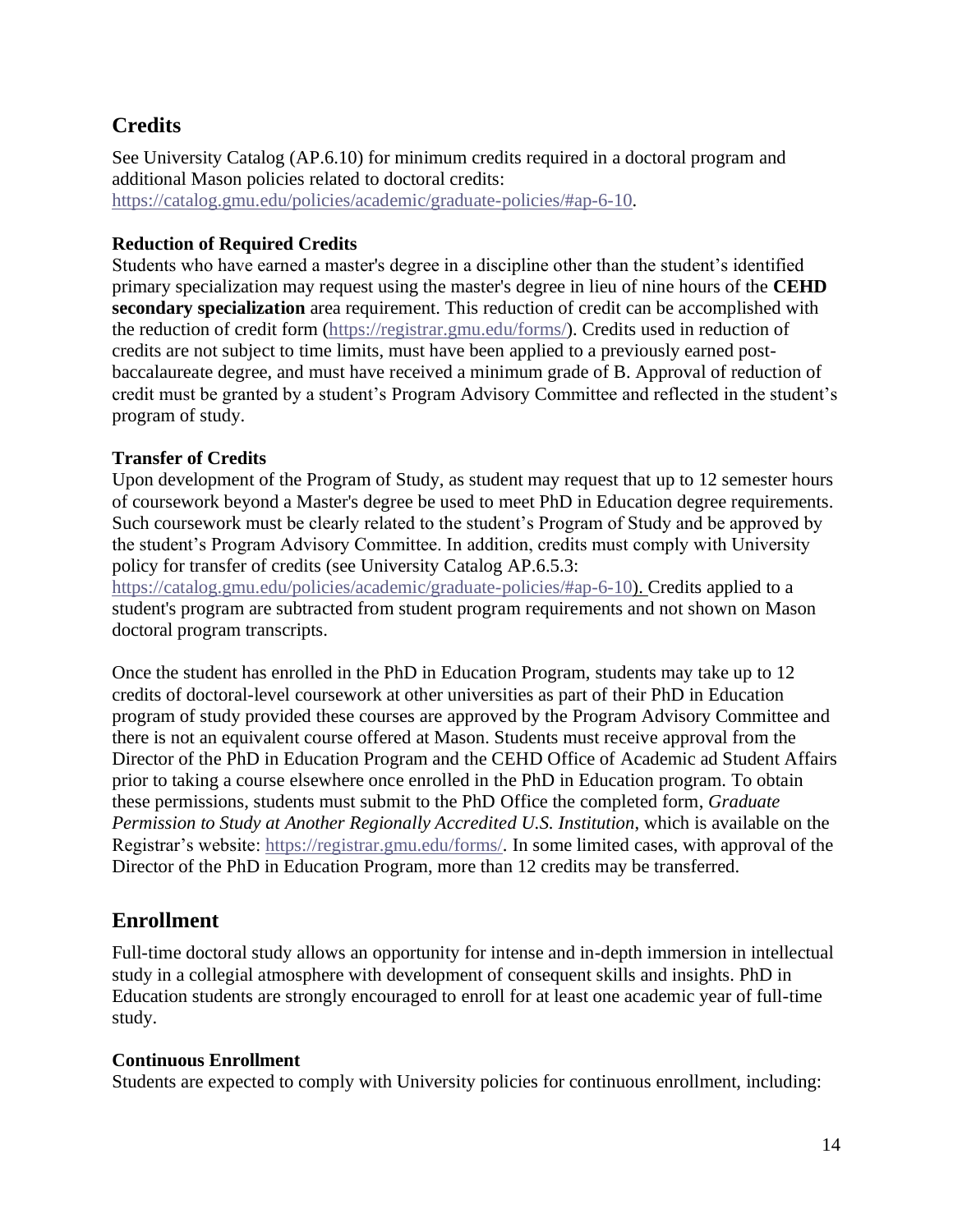- When students fail to enroll for two consecutive semesters (summers are not included) they are declared inactive. Students reenrolled after an absence of two or more consecutive semesters may be required to add courses to or otherwise modify their program of study. If this extends beyond the Mason time limits, this extension must receive the approval of the Associate Dean or Associate Provost. *For reenrollment requirements,* s*ee "Reenrollment*."
- Failure to enroll during any single semester, no matter how many single semesters are missed, does not extend the time limits for completing degree requirements.
- Mason requires continuous registration each semester from the point that a student commences work on their dissertation through graduation. In other words, students must be in continuous enrollment in EDUC 998 (Dissertation Proposal Seminar) or EDUC 999 (Dissertation Research) with the requisite number of credits each semester after successfully completing the Comprehensive Portfolio Assessment until graduation. *For additional requirements, see* "*Dissertation Credits" under Core Courses Required in the PhD in Education Program.*
- Students must be enrolled in the semester they graduate.

#### *Reenrollment*

Students who fail to enroll in two consecutive semesters (excluding summers) become officially inactive and must submit a re-enrollment request to Mason via the PhD in Education Director. Re-enrollment is neither automatic nor guaranteed.

#### <span id="page-14-0"></span>**Program Time Limits**

Time limits in the PhD in Education program are consistent with University Policy. Students have six years to successfully complete all coursework and defend their Comprehensive Portfolio (third portfolio review) in order to advance to candidacy. Students have a total of 9 years to complete all required components of the program (coursework, a Comprehensive Portfolio Assessment, a dissertation, and an oral dissertation defense).

See the University Catalog (AP.6.10.1) for additional requirements for international students: [https://catalog.gmu.edu/policies/academic/graduate-policies/#ap-6-10.](https://catalog.gmu.edu/policies/academic/graduate-policies/#ap-6-10)

#### *Time Limit Extension Requests*

Doctoral students who need more than six years to complete their coursework and Comprehensive Portfolio Assessment due to compelling circumstances out of their control can apply for a doctoral extension of advancement to candidacy. Students who need more than nine years to complete their program and graduation requirements due to compelling circumstances out of their control can apply for a doctoral extension of graduation deadline. Information about this form and supporting documentation can be found on the Registrar website: [https://registrar.gmu.edu/forms/timelimit/.](https://registrar.gmu.edu/forms/timelimit/)

#### *Graduate Student Parental Leave of Absence*

The PhD in Education Program complies with the University policy on graduate student parental leave of absence. See University Catalog (AP.6.4.5): [https://catalog.gmu.edu/policies/academic/graduate-policies/#ap-6-10.](https://catalog.gmu.edu/policies/academic/graduate-policies/#ap-6-10)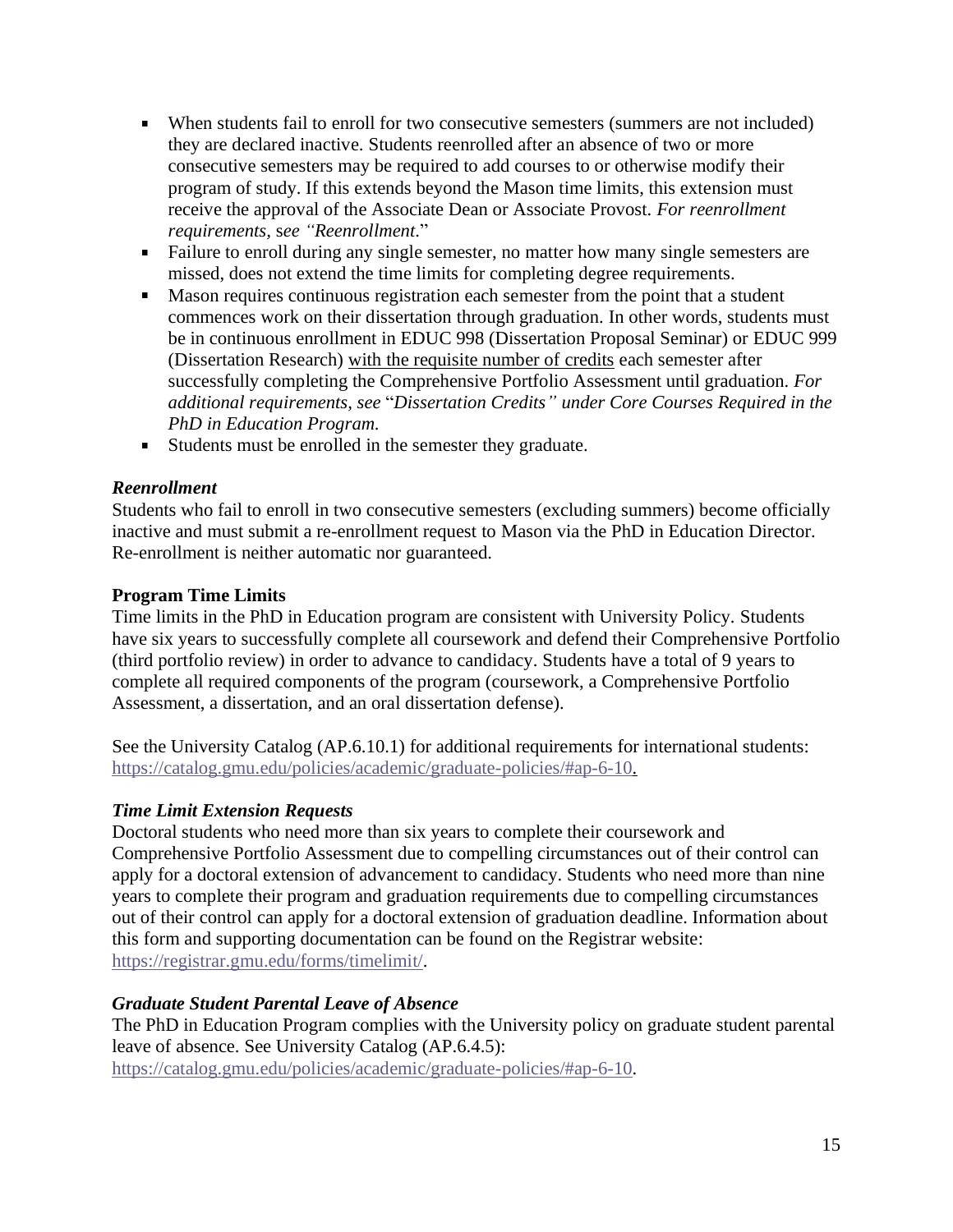#### <span id="page-15-0"></span>**Withdrawal from Courses**

Students may withdraw from courses in which they are currently enrolled aligned with Mason policies and timelines. Approved withdrawal requests do not initiate tuition forgiveness or a tuition refund. Students who wish to request a withdrawal from one or more courses, should contact the CEHD Student and Academic Affairs office at [cehdacad@gmu.edu](mailto:cehdacad@gmu.edu) for more information.

#### <span id="page-15-1"></span>**Withdrawal from Program**

Students may withdraw from the PhD in Education program in alignment with university withdrawal procedures. Notification of withdrawal should be made by the student completing requisite academic actions. The *Voluntary Resignation from Graduate Academic Program* form is available on the Registrar's Office website ([https://registrar.gmu.edu/wp](https://registrar.gmu.edu/wp-content/uploads/Voluntary-Resignation-0521.pdf)[content/uploads/Voluntary-Resignation-0521.pdf](https://registrar.gmu.edu/wp-content/uploads/Voluntary-Resignation-0521.pdf)) and submitting to the PhD in Education Director.

Students who withdraw from the program may indicate their intention to also withdraw from all courses. All university exit procedures should be completed as required. Approved withdrawal requests associated with a voluntary resignation do not initiate tuition forgiveness or a tuition refund.

#### *Readmission to Graduate Study at Mason*

Former graduate students who have been terminated, dismissed or have resigned from a Mason graduate program are not permitted to take any additional coursework at Mason unless a new graduate program application has been submitted and the applicant has been admitted to graduate study. See University Catalog (AP.6.6.3) for additional Mason policies:

[https://catalog.gmu.edu/policies/academic/graduate-policies/#ap-6-10.](https://catalog.gmu.edu/policies/academic/graduate-policies/#ap-6-10)

If the student is readmitted, the following University policies will be applied to acceptance of coursework, including the following:

- 1. If the student applies and is readmitted to the same graduate program at Mason from which the student was terminated, dismissed, or resigned, any grades of F or unsatisfactory grades accumulated within six years prior to readmission shall count toward reaching the termination threshold.
- 2. Any previously earned credit applied to the new graduate program must have been earned within six years prior to enrollment in the new graduate program.
- 3. Time limits for the degree begin with the date of admission to the new program.

In addition, existing PhD Program requirements would apply, including:

- 1. The student must form a Program Advisory Committee (that can contain the same or new members from first enrollment) and meet portfolio guidelines and deadlines. It is at the discretion of the committee whether the student can re-present portfolio content from student's first program enrollment.
- 2. The student must follow program requirements for dissertation credits, including continuous enrollment, completion of the 3-credit course EDUC 998, and 12 total dissertation credits (can include up to 6 credit hours of EDUC 998 and a minimum of 6 credit hours of EDUC 999). The student is entitled to select their dissertation chair (which can be the same or different from first enrollment) and to work with that chair to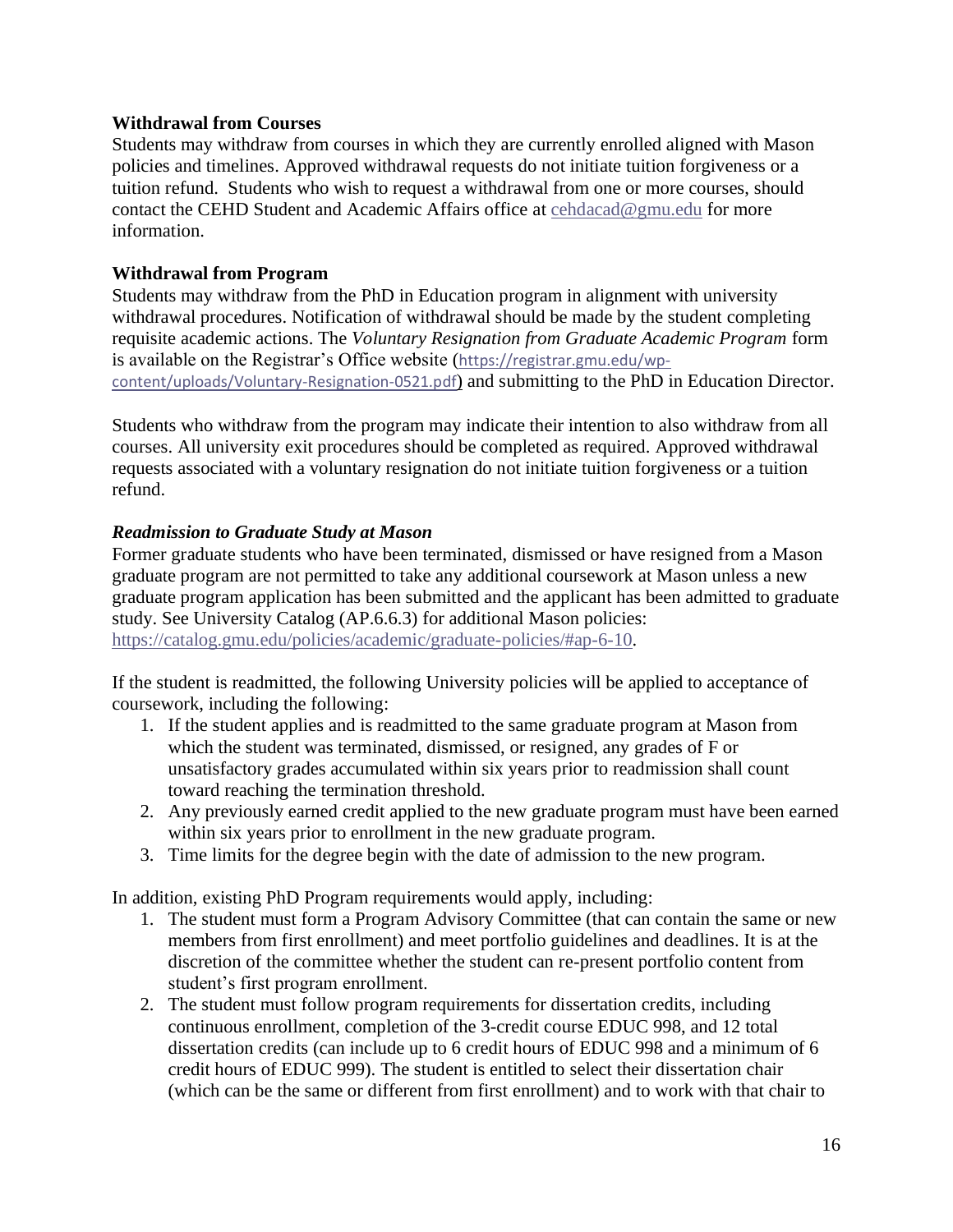form a Doctoral Dissertation Committee (that can be the same or different from the first enrollment). It is at the discretion of the committee whether the student can re-submit dissertation content from the student's first program enrollment.

## <span id="page-16-0"></span>**Grade Requirement**

PhD in Education program students are required to:

- 1. maintain a minimum of 3.00 GPA.
- 2. earn a B or better in EDUC 800 and EDRS 810. Those students who receive a B- or C in either of these courses must repeat the course and earn a final grade of at least a B. Those who fail to earn a B or better on a second attempt, will be terminated from the program as will those who receives a grade of F in either of these courses.
- 3. be terminated upon accumulating six credits of unsatisfactory grades (C or F) in degree coursework.

#### <span id="page-16-1"></span>**Grading Policies**

Grades of A+, A, A-, B+, B, B-, C, or F are given in all courses, except as follows:

- 1. A grade of IP (In Progress), rather than a grade of IN, (Incomplete) is given in any dissertation course (EDUC 998, EDUC 999) or internship (EDUC 890, EDUC 994) where, for legitimate reasons, the student has not completed the assigned work by the conclusion of the course. IP grades are assigned only for extenuating circumstances beyond the control of the student. IP grades may not be given in other courses. IP grades must be replaced by final letter grades in all courses before students complete their Comprehensive Portfolio Assessment or can be recommended for graduation.
- 2. IN (Incomplete) grades are allowed in any course, except dissertation and internship courses, that a student does not complete within the required time limits. These courses must be completed and all letter grades submitted within nine weeks of the start of the semester immediately following the semester in which the IN grade was given (not counting the summer semester). If students do not complete their work by this time, the IN grade is automatically changed to an F (failing) grade. Students should attend to the Mason Registrar's calendar regarding deadlines.
- 3. A grade of S (Satisfactory/Pass) or NC (Unsatisfactory/Fail) may be given only in EDUC 998 or EDUC 999. All other courses, including internship, must be assigned a letter grade.

#### <span id="page-16-2"></span>**Academic Termination**

A PhD in Education Program follows University policy for termination (See University Catalog AP.6.6.2 at [https://catalog.gmu.edu/policies/academic/graduate-policies/#ap-6-10\)](https://catalog.gmu.edu/policies/academic/graduate-policies/#ap-6-10). A student will be terminated if he:

- Fails to make satisfactory progress toward degree as determined by the academic unit and/or Associate Provost for Graduate Education.
- <span id="page-16-3"></span>• Accumulates grades of F in two graduate courses or 9 credits of unsatisfactory grades (C or F) in graduate courses.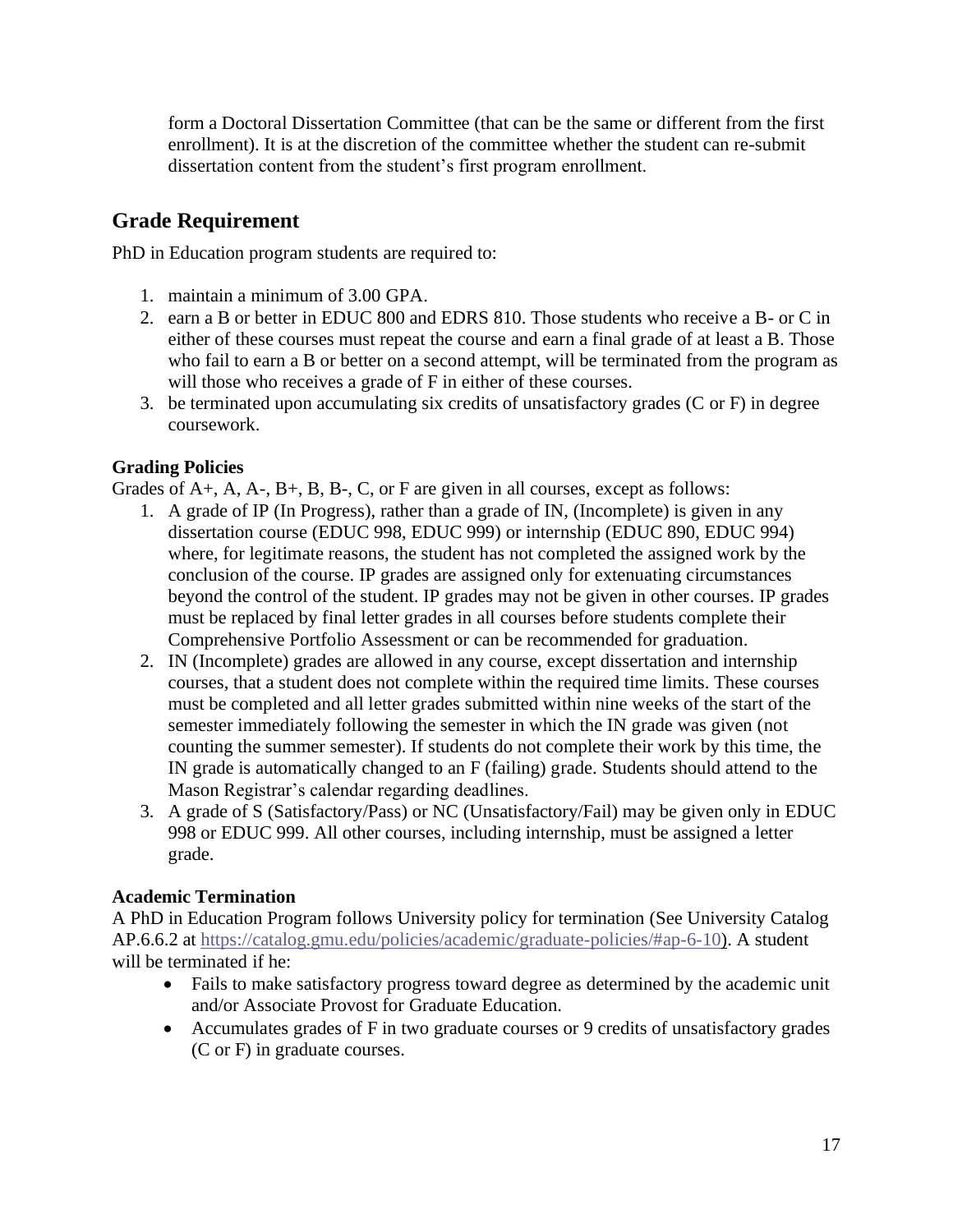## **Graduation Requirements**

In order to satisfactorily complete the PhD in Education Program and receive the PhD in Education, a student must meet all requirements of CEHD, including:

- 1. Satisfactorily complete all courses listed on the student's approved program of doctoral study.
- 2. Have at least a 3.0 GPA in all coursework included in the program of study.
- 3. Satisfactorily complete a Comprehensive Portfolio Assessment.
- 4. Satisfactorily complete an accepted dissertation and the oral defense of this dissertation.

The process of graduation is initiated by certification by a candidate's Doctoral Dissertation Committee Chair of the student's completion of the dissertation. If all student coursework and other requirements have been completed, the PhD in Education Director confirms to the college that the student is ready to receive a PhD in Education degree. The Registrar's Office reviews and affirms that all requirements have been met.

Applications for graduation and completed, approved dissertations must be filed by candidates with CEHD by the set deadline. See the University Catalog (AP.6.10.9 and AP.6.10.10) for requirements for dissertation submission and fees:

<https://catalog.gmu.edu/policies/academic/graduate-policies/#text> and the Registrar's Office for graduation deadlines: [https://registrar.gmu.edu/students/graduation/timelines/.](https://registrar.gmu.edu/students/graduation/timelines/) *See also "Enrollment."*

## <span id="page-17-0"></span>**Grievance Procedures**

PhD in Education students who wish to appeal decisions on the application of doctoral policies and procedures, grades, or other matters affecting their academic progress, should follow the steps listed below:

- 1. The student should discuss the matter with the instructor, advisor, or other faculty member involved in an effort to reach a mutually agreeable solution.
- 2. If a satisfactory solution is not reached, the student should follow Grievance Procedures for CEHD [\(https://cehd.gmu.edu/saa/student-success-center/submit-an-appeal\)](https://cehd.gmu.edu/saa/student-success-center/submit-an-appeal).

### <span id="page-17-1"></span>**Program of Study**

Each student prepares an individual program of study upon completing two semesters in the PhD in Education Program. This program of study constitutes a contract to complete specified instructional experiences.

#### <span id="page-17-2"></span>**Preparation**

Students prepare their tentative program of study during their first year in the program, in consultation with their Program Advisory Committee. Students meet with their advisors informally during this year to discuss and prepare their proposed programs. The program of study form can be found on the PhD in Education website: [https://education.gmu.edu/phd-in](https://education.gmu.edu/phd-in-education/)[education/.](https://education.gmu.edu/phd-in-education/)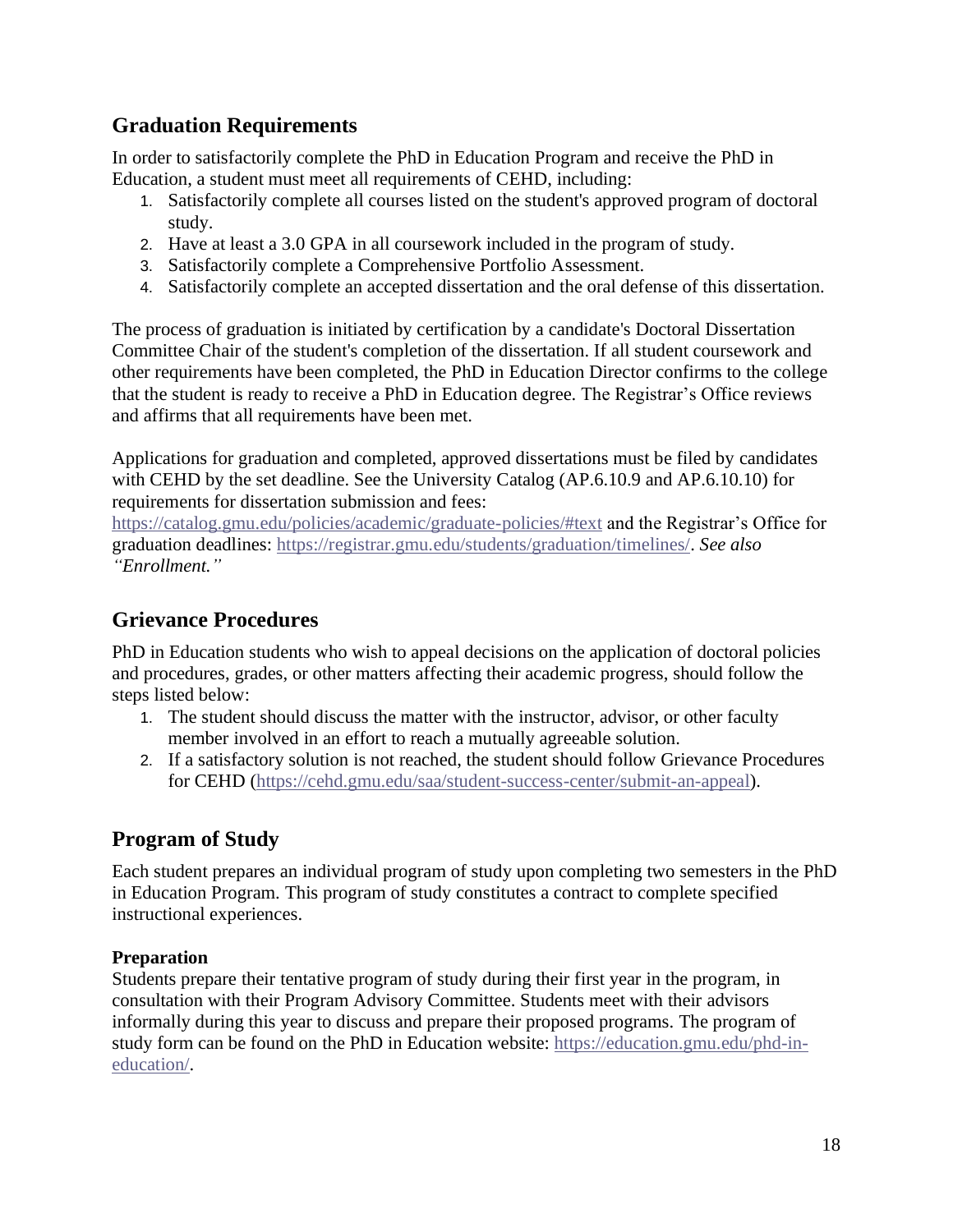Completed program proposals signed by the student's' advisor (one copy) must be submitted for approval to the PhD in Education Program Director when 18 credits have been completed no later than the end of the student's third semester (whichever comes sooner).

#### <span id="page-18-0"></span>**Rationale Section**

The program rationale section of the Program of Study form is very important. It is an argument for the proposed program. It normally consists of a claim (goal statement and assertion that the courses specified will help one accomplish that goal); explanation; evidence and reasons supporting the claim; and evidence and reasons negating any alternative claims. In terms of a student's program, a rationale must explicitly justify the professional education courses by telling why they are being taken and how they will help achieve the student's goal(s).

There should be a demonstrated congruence between a rationale and the courses listed on a program. Additionally, the rationale must communicate the student's goal and how and why the proposed program will enable the student to achieve that goal. This requires clarity and detail as well as some length. A few lines or some general statements are insufficient for this purpose. The goal and rationale must be clearly stated, must be coherent, and must demonstrate movement toward the student's chosen career path and goals.

#### <span id="page-18-1"></span>**Approval**

Faculty members are invited to serve as a member of a student's Program Advisory Committee by the doctoral student. The Program Advisory Committee assists the student in preparing a program of study. The PhD in Education Program Director reviews all proposed student programs of study. Once a program has been reviewed and approved by the Program Director, it serves as a contract between the student and the university. Although the university is not obligated to offer the courses included in the program, a reasonable effort is made to do so or to offer substitute courses or arrange for appropriate independent studies.

#### <span id="page-18-2"></span>**Modification**

By prior mutual agreement of a student and the Program Advisory Committee, additions, deletions and modifications may be requested to an existing program of study. To initiate this process, the student must submit a written request, with supporting rationale and appropriate documentation (if any is needed), to the advisor who, after consulting with other members of the committee, endorses or rejects the request. Written endorsed requests are forwarded by the advisor to the PhD in Education Program Director who must act to approve the change before it can become final. No changes may be made in a student's program without prior written approval of the PhD in Education Program Director. All student programs are audited for the degree to which there is agreement with the University transcript. Inconsistencies may cause delays in graduation.

#### <span id="page-18-3"></span>**Course Registration**

Students register for courses each semester in accordance with Mason procedures. Only courses included in the student's approved program of study count toward degree requirements. Students may register for and take any Mason courses they desire to take insofar as these courses are open to them; however, these courses may not count toward the degree unless represented in the student's program of study.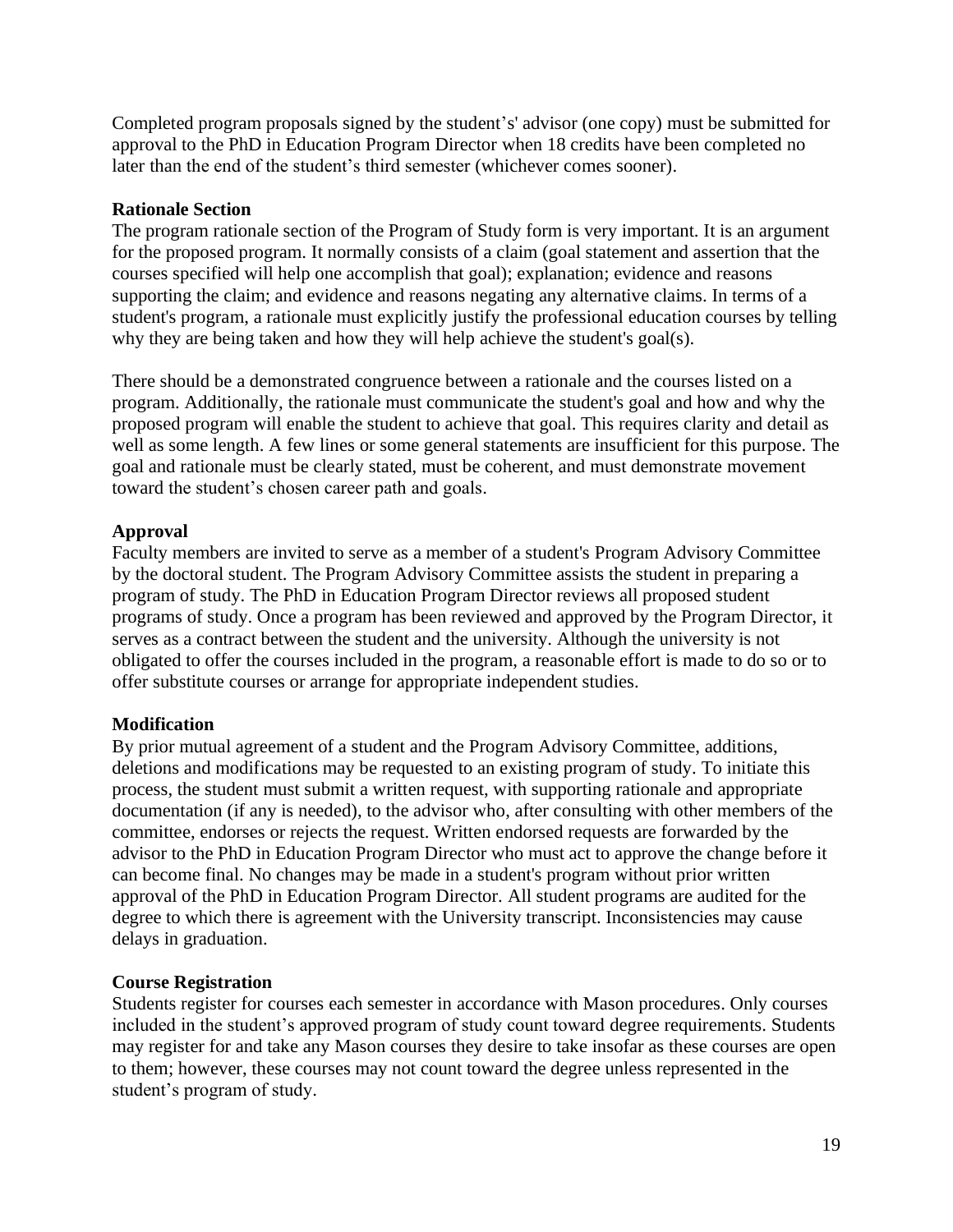Registration for independent studies (EDUC 897) and internships (EDUC 994 and 890) require completion of a written proposal and individualized section forms available from the PhD in Education Office or the PhD website [\(https://education.gmu.edu/phd-in-education/\)](https://education.gmu.edu/phd-in-education/).

#### <span id="page-19-0"></span>**Completion**

A program of study is deemed complete when the Office of the University Registrar has affirmed that a final grade has been recorded for all courses listed in the program of study.

### <span id="page-19-1"></span>**Specializations**

Most students will identify a primary and secondary specialization; however, Kinesiology has a concentration option where no secondary specialization is available within the typical number of credit hours for the PhD.

#### <span id="page-19-2"></span>**Primary Specialization**

Students will choose a primary specialization in a field of professional education. Such fields include, but are not limited to:

- Early Childhood Education
- Education Leadership
- **-** Education Policy
- **Educational Psychology**
- Kinesiology (concentration)
- **Higher Education**
- **International Education**
- Learning Technologies Design Research
- Literacy(ies), Culture, and Reading
- Mathematics Education Leadership
- Multilingual/Multicultural Education
- Research Methodology
- **Science Education Research**
- Special Education
- Teaching and Teacher Education a.

#### *Interdisciplinary Primary Specialization*

An "interdisciplinary specialization" can be individually designed including coursework selected from across CEHD program areas and other Mason units. Such primary specialization should align with a coherent rationale for the choice of specific coursework which meets the student's professional goals. The requirements for the specialization must have the approval of the student's Program Advisory Committee.

#### <span id="page-19-3"></span>**Secondary Specialization**

All students in the PhD in Education Program, except those with a Kinesiology concentration, are required to have a secondary specialization in addition to a primary professional specialization. The purpose of the PhD secondary specialization requirement is to ensure that each student has adequate exposure to the concepts and research methods of a specialty or a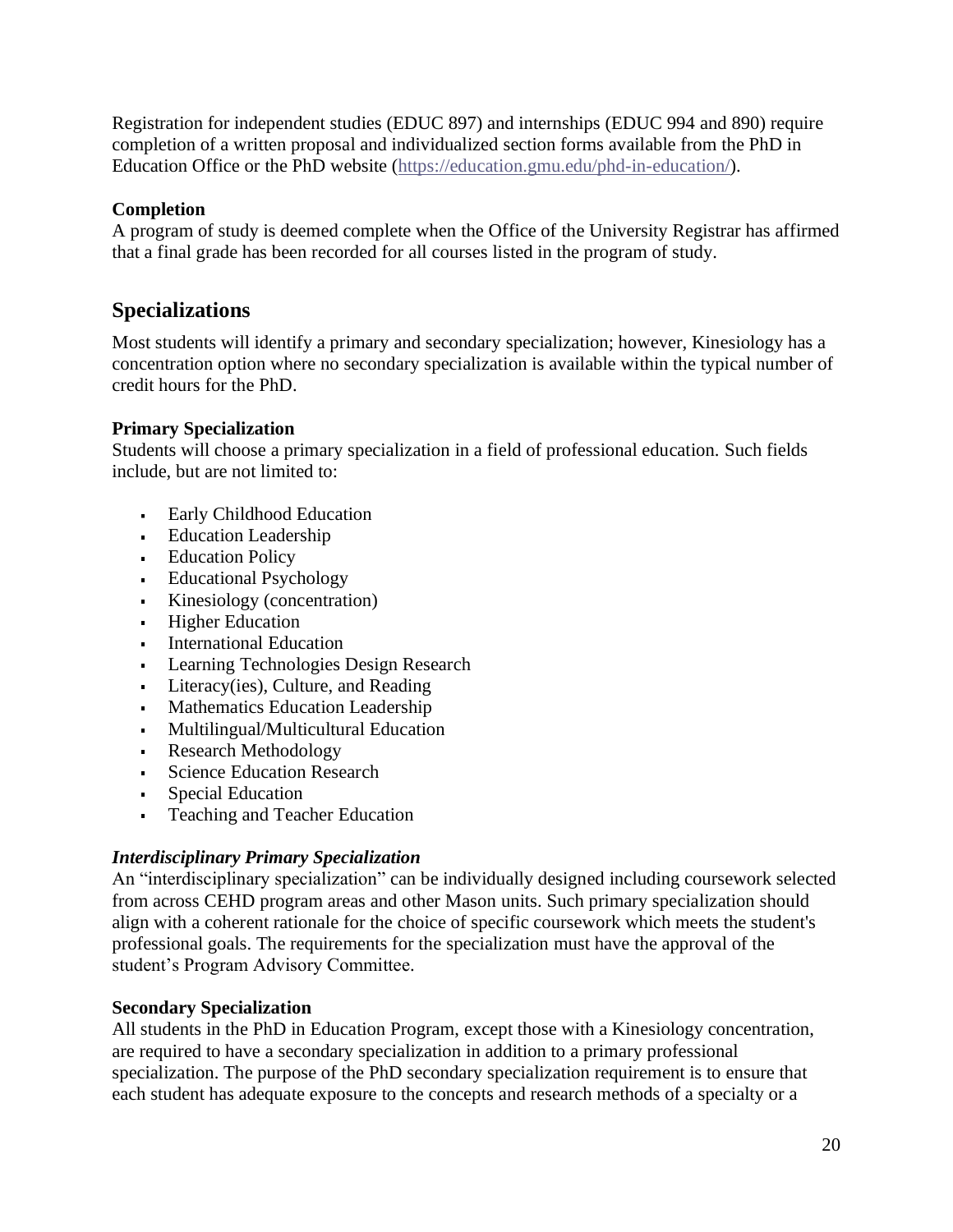coherent interdisciplinary field of study which is relevant to the field of specialization in Education.

The secondary emphasis area of study provides an opportunity for advanced, intensive, and purposeful study in a particular specialty or a coherent interdisciplinary field of study. Accordingly, the requirements for the secondary specialization area require a rigorous inquiry and involvement in scholarly activities. Through this area of study, students may explore and become familiar with the analytical concepts and assumptions that distinguish a particular specialty from other areas of study. The student may also develop proficiency in the methods by which specialists develop and test knowledge.

*For options to reduce credit hours in the secondary specialization see "Reduction of Required Credits" under Credits.*

#### *Secondary Specialization in CEHD*

Secondary specializations may be selected from any of the academic specializations within the CEHD, or in a different program area than the student's professional specialization. The course requirements for these secondary specializations are established and monitored by the specialization affiliated faculty member serving on the student's Program Advisory Committee. Generally, the course requirements for discipline-based secondary concentrations include work both within the CEHD and other Mason schools, departments, and institutes. A faculty member in the designated program area must serve on the student's Program Advisory Committee as a representative to the secondary concentration area.

#### *Secondary Specialization in a Non-CEHD College, School, Department, or Institute*

Students may select a secondary specialization from any Mason college, school, department or institute offering graduate programs in a specific area of study. The requirements for the secondary specialization are set and monitored by faculty in the administering department. A faculty member in the designated department serves on the student's Program Advisory Committee as a representative to the secondary specialization area.

#### *Interdisciplinary Secondary Specialization*

A secondary specialization can be individually designed including coursework selected from across CEHD program areas and other Mason units. Such secondary specialization should align with a coherent rationale for the choice of specific coursework which meets the student's professional goals. The requirements for the secondary specialization must have the approval of the student's Program Advisory Committee.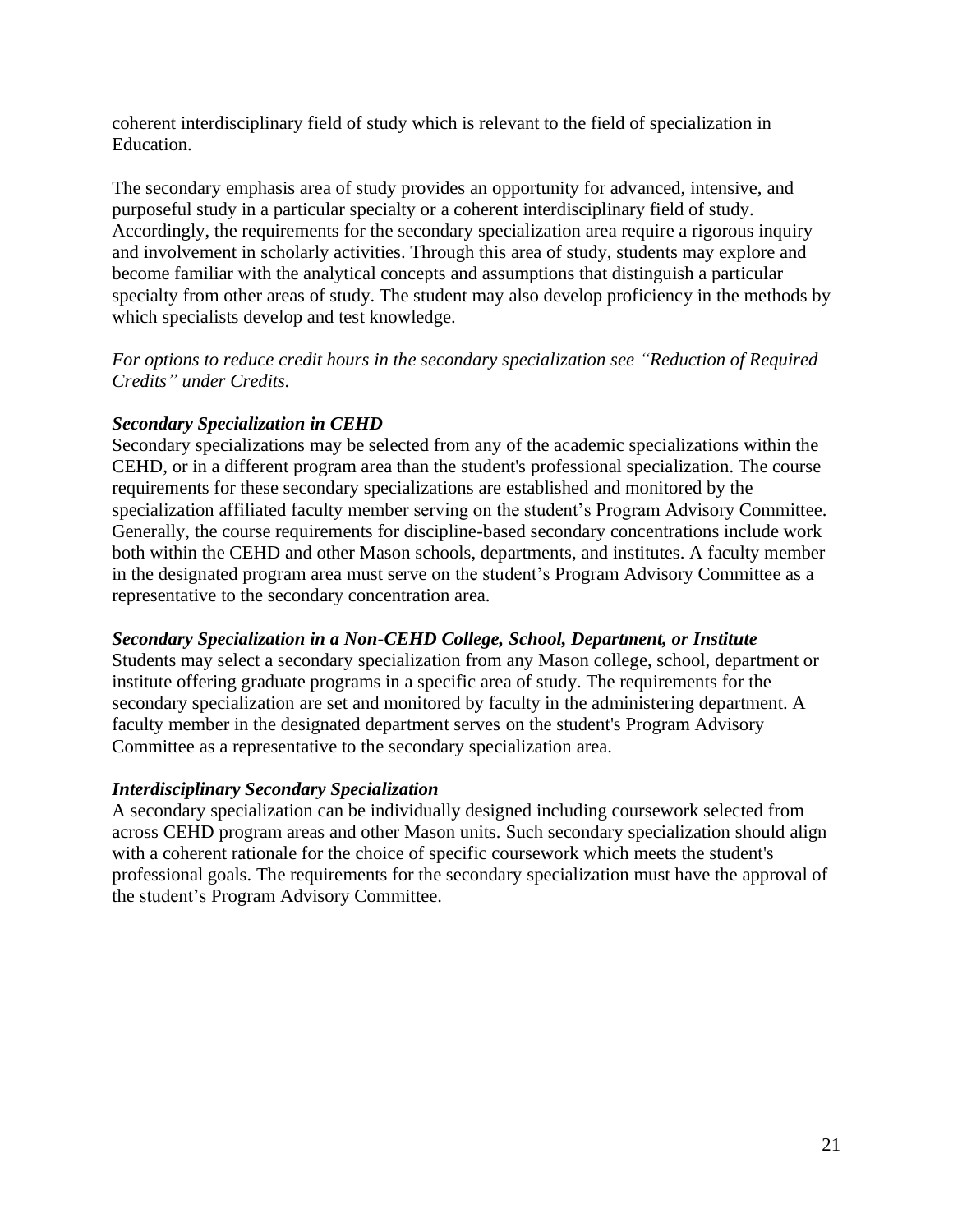## **III. PORTFOLIO GUIDELINES**

### <span id="page-21-1"></span><span id="page-21-0"></span>**Purpose**

The Ph.D. Portfolio is a required program document that provides concrete evidence of a Ph.D. in Education student's learning and knowledge development throughout the pre-dissertation phase of a student's doctoral work. The purpose of the Ph.D. in Education Portfolio is two-fold. First, it is designed for the doctoral student to document academic and professional growth and development in an organized, coherent, and selective record in order to facilitate evaluation by the student's Program Advisory Committee. The portfolio represents the scope and depth of a student's goals, plans, and accomplishments in coursework, independent study, research experiences, internships, and other advanced learning activities. It also provides both a vehicle for self-reflection and a comprehensive account of a doctoral student's experiences and ongoing progress toward his or her academic and professional goals. Second, the portfolio serves as an anchor point for the student's Program Advisory Committee as they assist the student to reach each of the three important portfolio meetings that are required. The review and evaluation process includes three presentations by the student to the Program Advisory Committee over the course of the program. The final portfolio review serves as the assessment required for advancement to candidacy.

#### <span id="page-21-2"></span>**Expectations of the Student**

In the Portfolio process, each student will:

- Define academic and professional goals, revisiting them at each of the three meetings with the Program Advisory Committee;
- Formulate specific plans to achieve those goals through coursework, research experiences, and field-based activities;
- Demonstrate growth in understanding knowledge in the specialization and how knowledge is advanced through inquiry;
- Synthesize and reflect upon the process and results of learning activities;
- Modify goals and plans as needed based on academic and reflective self-evaluation as well as feedback from the student's Program Advisory Committee;
- Demonstrate readiness to proceed to the dissertation phase of the doctoral program.

As students progress through the program, they will periodically meet with their Program Advisory Committee Chairperson, as well as the other members of their Program Advisory Committee to review and assess their goals, plans, understandings, and accomplishments, and to discuss possible modifications and additional work needed to facilitate continued progress in the doctoral program. It is required that the students make three separate presentations of their Portfolios to their Program Advisory Committee: the first after completion of approximately 15 credits, the second after approximately 30 credits, and the third at the completion of the doctoral coursework and prior to advancing to candidacy. Students are not allowed to conduct two portfolio reviews on the same date or within the same semester. They are expected to adhere to the schedule. When students complete the coursework phase of the program, a final meeting is held with the Program Advisory Committee. This meeting is the context for conducting the third portfolio review, the **Comprehensive Portfolio Assessment,** a formal evaluation of a student's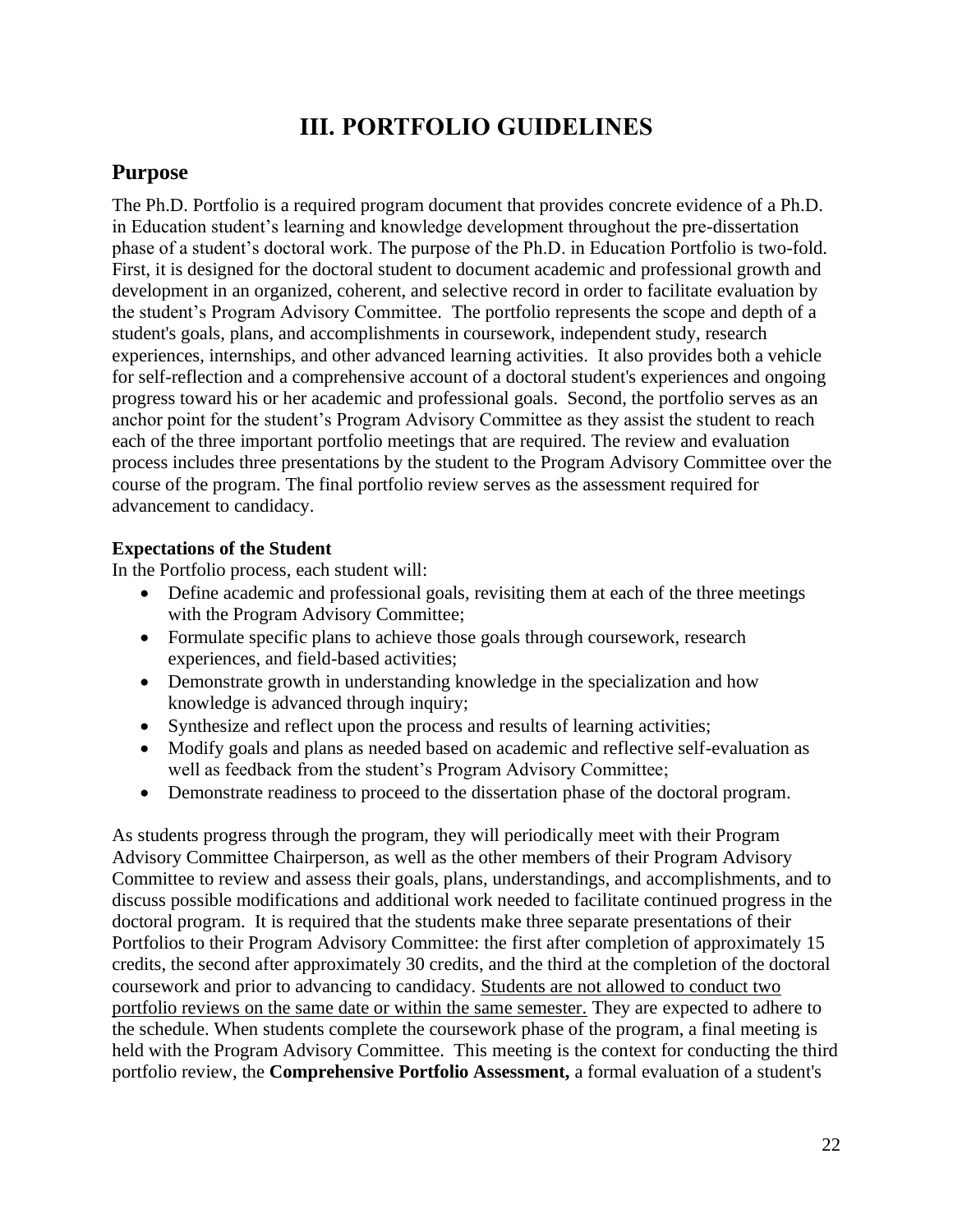readiness to proceed to the dissertation phase of the Ph.D. in Education program. This is analogous to the traditional doctoral comprehensive exam.

#### <span id="page-22-0"></span>**Expectations of the Program Advisory Committee**

The student will identify a Program Advisory Committee made up of a chair and two members representing the specialization and the secondary emphasis. The chair of the committee should be chosen first and should be from your primary specialization. The chair will assist and advise students' choice for the other members of the committee. The other members of your committee should be from your secondary specialization and should have expertise that is complementary to the chair's expertise. The committee may also

- Facilitate course selection to help students reach professional and academic goals
- Provide feedback on progress toward degree and goals
- Provide guidance on academic activities beyond your courses
- Provide feedback on academic writing

Committee membership can be changed during pre-dissertation, however, students should demonstrate professional courtesy and inform all people involved in a timely manner when this occurs. Consult the chair or PhD Director if you feel that changes need to be made to your committee.

## <span id="page-22-1"></span>**Portfolio Process**

In the Ph.D. in Education Program, a portfolio is a selective and organized electronic record of coursework advancement, documented accomplishments, and growth as a scholar as z proceed through the Ph.D. in Education program. It provides your Program Advisory Committee with the information it needs to assess your growth and development, and to suggest changes that more closely tie your goals to your program.

It is required that all students create electronic portfolios. In addition to providing a demonstration of technological competence, electronic portfolios can be more easily referenced with links to coursework documents, and are available readily to committee members. Students creating electronic portfolios are not required to include personal information such as addresses, phone numbers or social security numbers, but can present any such information, if needed, in the portfolio meetings. Students often use tools such as Google Sites, WordPress or http://onmason.com/ to create their portfolio. Students may protect their portfolio with a password for privacy as long as the password is shared with the Program Advisory Committee. Web-based portfolios are not required. As an alternative, students may elect to create electronic portfolios on CDs. In this case, each member of the committee should be provided one copy of the CD two weeks prior to the portfolio meeting.

**Scheduling a Portfolio Presentation.** Prior to presenting each of the three portfolios, the student should meet with the Program Advisory Committee chairperson to ensure that the materials are addressing the expectations for each portfolio and to review drafts of the materials. Once your chair has agreed, contact all members of the committee to locate dates for the presentation. The entire Committee must have a minimum of two weeks to read and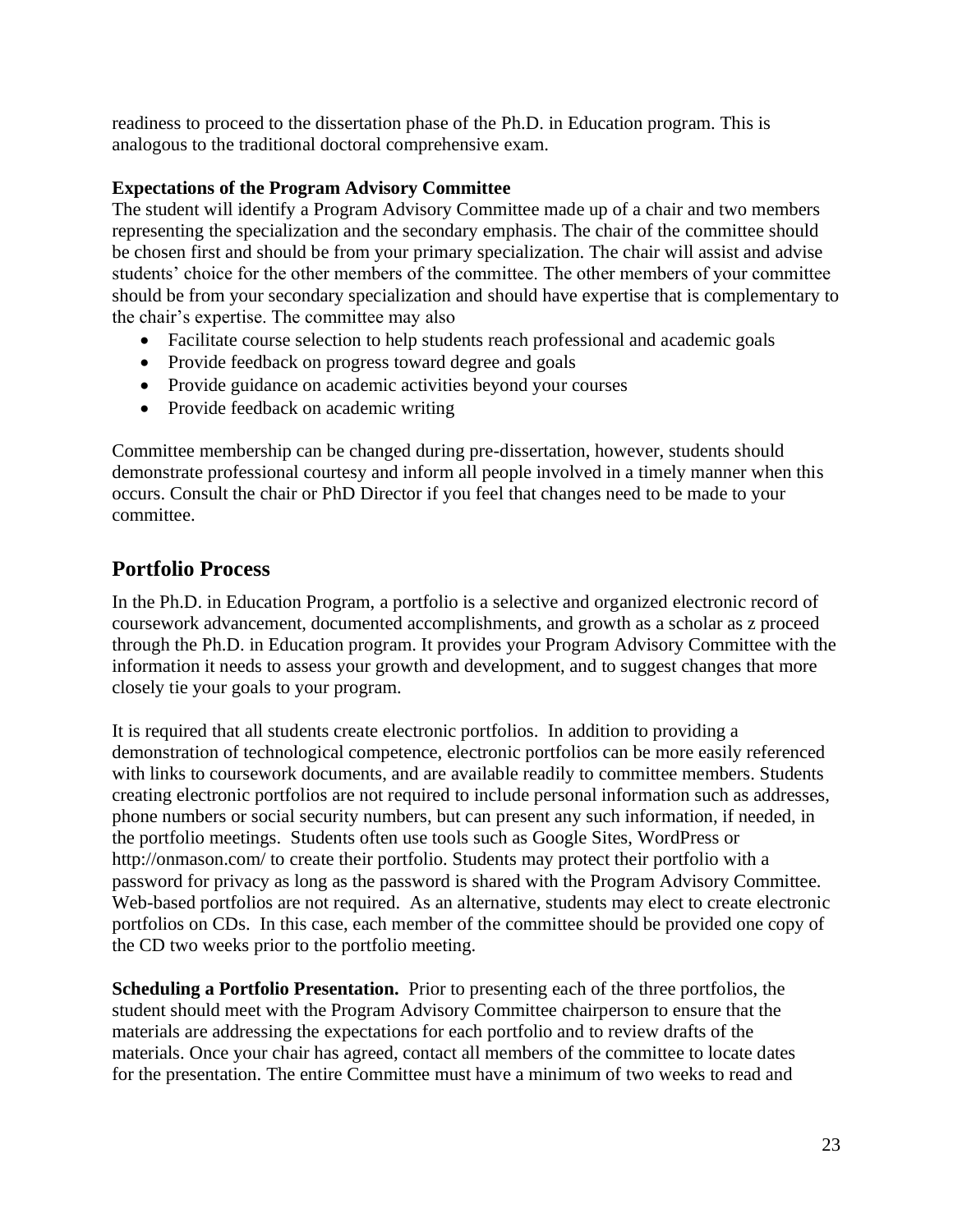review the portfolio. It is important that the student is aware of and responsive to each of the Program Advisory Committee Member's suggested comments and edits.

Once a date and time have been identified, please contact Ms. Joan Stahle [\(jstahle@gmu.edu\)](mailto:jstahle@gmu.edu) in the Ph.D. Office to secure a location.

Standards and recommended scoring rubrics for each portfolio review are included at the end of this document (pp. 8-20). Portfolio Assessment Review forms can also be found here: <https://education.gmu.edu/phd-in-education/current-students/documents-forms>

#### <span id="page-23-0"></span>**Portfolio I Present at about 18 credits**

**Purpose:** The purpose of Portfolio 1 is to provide evidence of a developing research interest and to show how this has evolved through coursework.

Students must present their first Portfolio when they have successfully completed 18 credits of coursework, or before the end of their third semester of study. It is required that you gain the approval of your Program Advisory Committee chairperson in advance of submitting your portfolio to your committee, and that you give the entire Committee two weeks to read and review your portfolio.

There are three main goals for your first Portfolio review meeting:

- 1. To present your current understanding about your research area of interest
- 2. To inform your committee about your professional goals (CV and Goals Statement)
- 3. To gather recommendations to complete your Program of Study

At this first portfolio meeting you are expected to have set up the electronic portfolio and include links to the following 5 sections:

- *Section 1: Current Vita*
- *Section 2: Statement of Professional Goals*
- *Section 3: Knowledge Discussion Essay*
- *Section 4: Proposed Program of Study*
- *Section 5: Academic Archive*

#### *Section 1: Current Vita*

A Curriculum Vitae (CV) represents who you are as an academic and will change over time as you accumulate research, teaching and service activities during your PhD studies and beyond. In order to gain an understanding of how CVs change over time and for different purposes, it is suggested that you examine the CVs of professionals, academics, or other educational researchers at different ranks in your field to understand how CVs progress. To create your academic CV, consult with your committee and committee chair because different fields have different requirements. For example, you may find that your professional resume is not the same as your academic CV required for this portfolio process. Remember that CVs contain three main areas (order depends on the audience):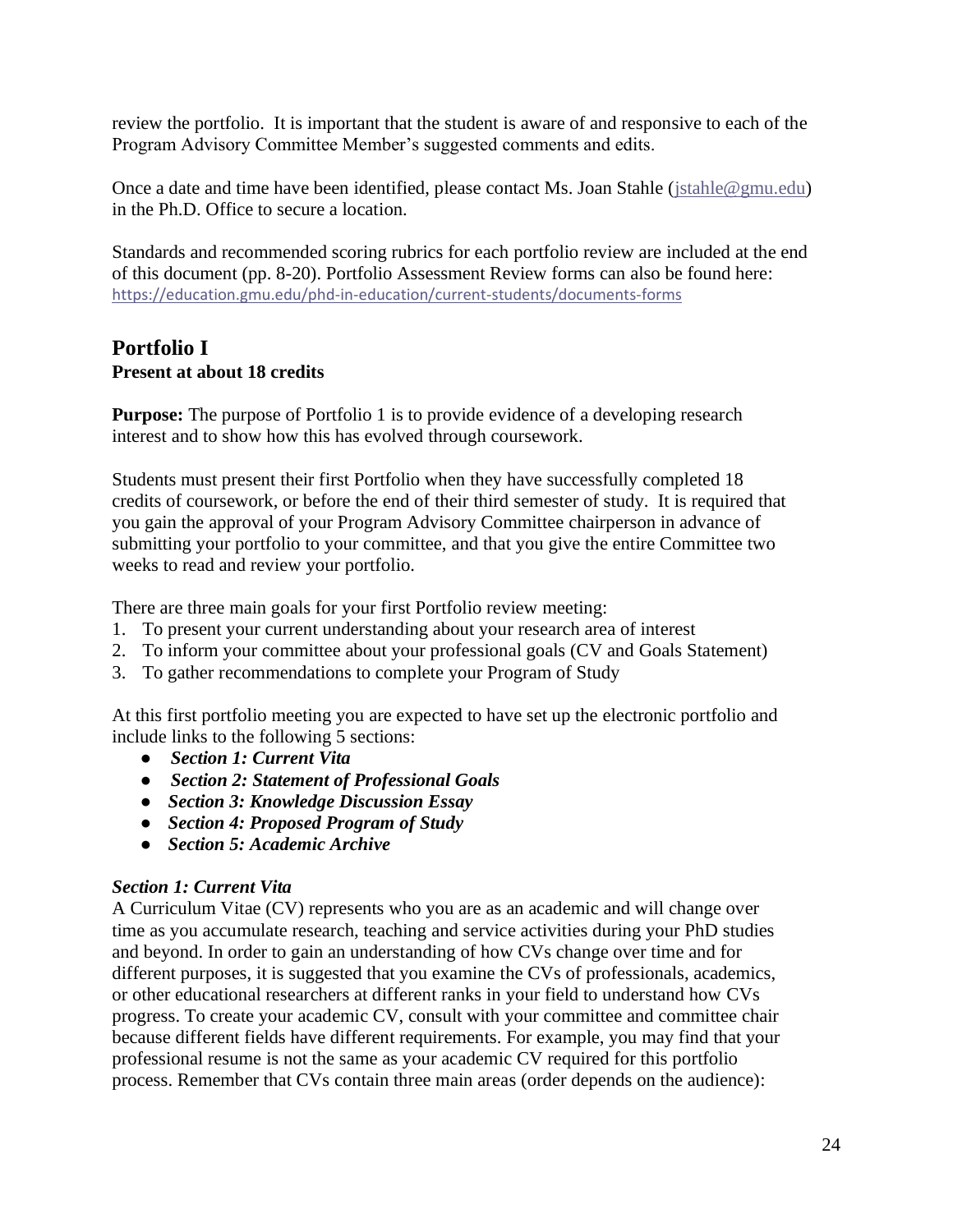research, teaching, and service. See this Mason website for general tips on creating an academic CV

<https://stearnscenter.gmu.edu/for-graduate-students/developing-your-cv>

#### *Section 2: Statement of Professional Goals*

In this section, you will present a short paper detailing your academic, research, and professional goals. One of the purposes of this section is to help your committee understand what you want to accomplish with your Ph.D. in the future. Different professional paths require different preparation during the program. For example, the skills for pursuing an academic position at a research university are different from the skills needed to run a consulting business, serve as an analyst at a research and evaluation firm, or work in a school district.

In order to communicate your professional goals clearly, you should first reread the original goals statement you prepared for admission into the program, and then address how you are now viewing your role, and how your work in the Ph.D. program will help you reach your professional goals. Highlight evidence of changes from the original goal statement to your current thinking and indicate relevant work accomplished. Include in this section:

A. A copy of your original Goals Statement from your admissions file.

- B. A 3-5 page written description detailing your academic goals (specialization and supporting areas of study), research goals (problems, topics, theories, concepts, approaches, interests), and professional goals.
- C. An optional pictorial representation of how your interests, experiences, and plans fit together into a coherent conceptual framework. This creative diagram should concisely portray the intellectual substance of your developing identity as a scholar-practitioner.

#### *Section 3: Field of Interest Discussion Essay*

The purpose of this section is for you to communicate to your committee your current understanding of your area(s) of research interest, making connections among coursework you have taken. In 3-5 pages, analyze what you have learned about your area of research interest to this point in your academic career and to situate this knowledge into the courses you have taken. You will want to address the major connections and themes you are seeing in your specialization. Please hyperlink relevant evaluated pieces of evidence from your **Academic Archive**.

Hints for the process of writing your Field of Interest Discussion Essay:

- Start by writing about your area(s) of interest, what is already known, and cite the researchers you have been reading, much like a short literature review;
- Once you feel you have captured the essence of the relevant research area, think about which major papers you have written in courses fit in this overview;
- Hyperlink the relevant papers in your Academic Archive;
- Consider which major papers you have written that do not link to this paper. Write about how you have moved from those topics on to this current topic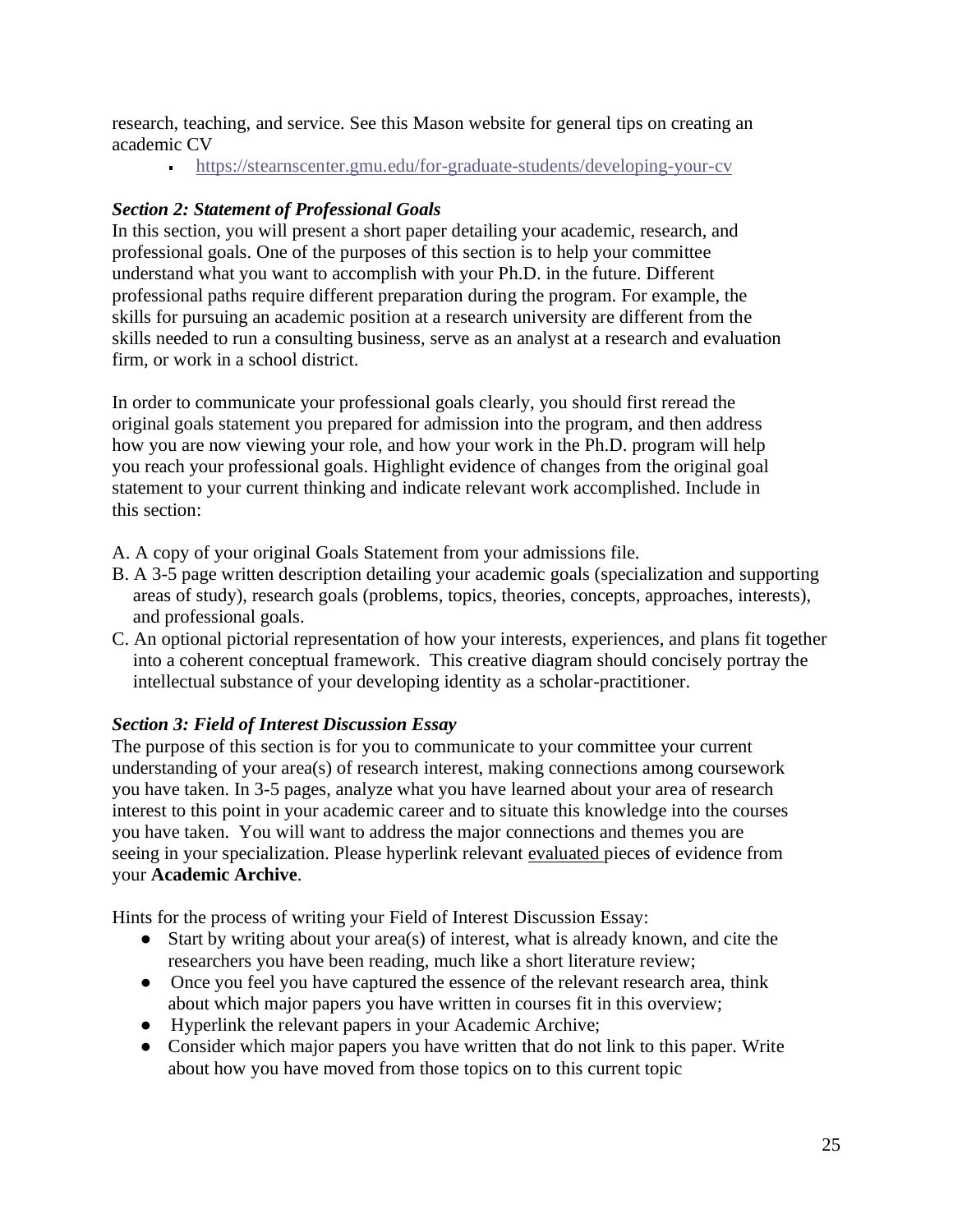From the information you provide in this essay and your presentation during the portfolio meeting, you should expect your committee to make recommendations for other articles, journals, and authors for you to read as you make progress to Portfolio II.

#### *Section 4: Proposed Program of Study*

Complete the Program of Study document found on the Ph.D. website.

Be prepared to answer the question "How does your proposed program of study help you accomplish your goals?" at the portfolio meeting. Your committee will make recommendations to be sure that your Program of Study will include the necessary courses to give you the skills you need to complete your dissertation and other professional goals. You and your committee may agree to program changes at this meeting. All members of the Committee and you should sign the Program of Study, thereby accepting it as your approved program. Once signatures are secured, please submit this document to the Ph.D. in Education Office for your permanent files. From this point forward, you will include the Program of Study in all three of your portfolios, and adjust it as necessary as you proceed (and file each change with the Ph.D. in Education office.

If you are seeking to use credits previously earned elsewhere or at Mason, e.g. non-degree courses, please provide a rationale. Information on applying these credits can be found in the Program Guidelines on the Ph.D. website.

#### *Section 5: Academic Archive*

The Academic Archive is a repository of all of the major course products from each course you have taken to date. Please include in the Archive the major course assignment you were given and your evaluated paper with the professor's comments.

**Transcripts.** In each portfolio, please include copies of your transcripts at the time of application to the Ph.D. program. To facilitate your degree audit, update your Mason transcripts (unofficial is acceptable) for each portfolio presentation. These should be included in your Academic Archive, along with a statement explaining why you received any grades of C or lower, or an Incomplete.

#### <span id="page-25-0"></span>**Evaluation of Portfolio I**

At your portfolio meeting, sign and have your committee sign the **Portfolio Assessment and Feedback I form** (PAF I*)*, and submit it to the Ph.D. in Education Office. The PAF I is in the Appendix of this document. Please bring one copy of the rubric and scoring sheet (PAFI) to the Portfolio Meeting for the committee. Should you not pass this portfolio assessment, you can conduct this review once more within three months of the date of the first Portfolio I presentation. Students who are unable to provide acceptable evidence of readiness to continue in the program at that second presentation will not be permitted to continue in the doctoral program.

Insert your copy of the PAF I in your portfolio. Use the feedback you receive from your Program Advisory Committee from Portfolio Review I in preparing for Portfolio Review II by including the form in the Academic Archive section for the Portfolio II review.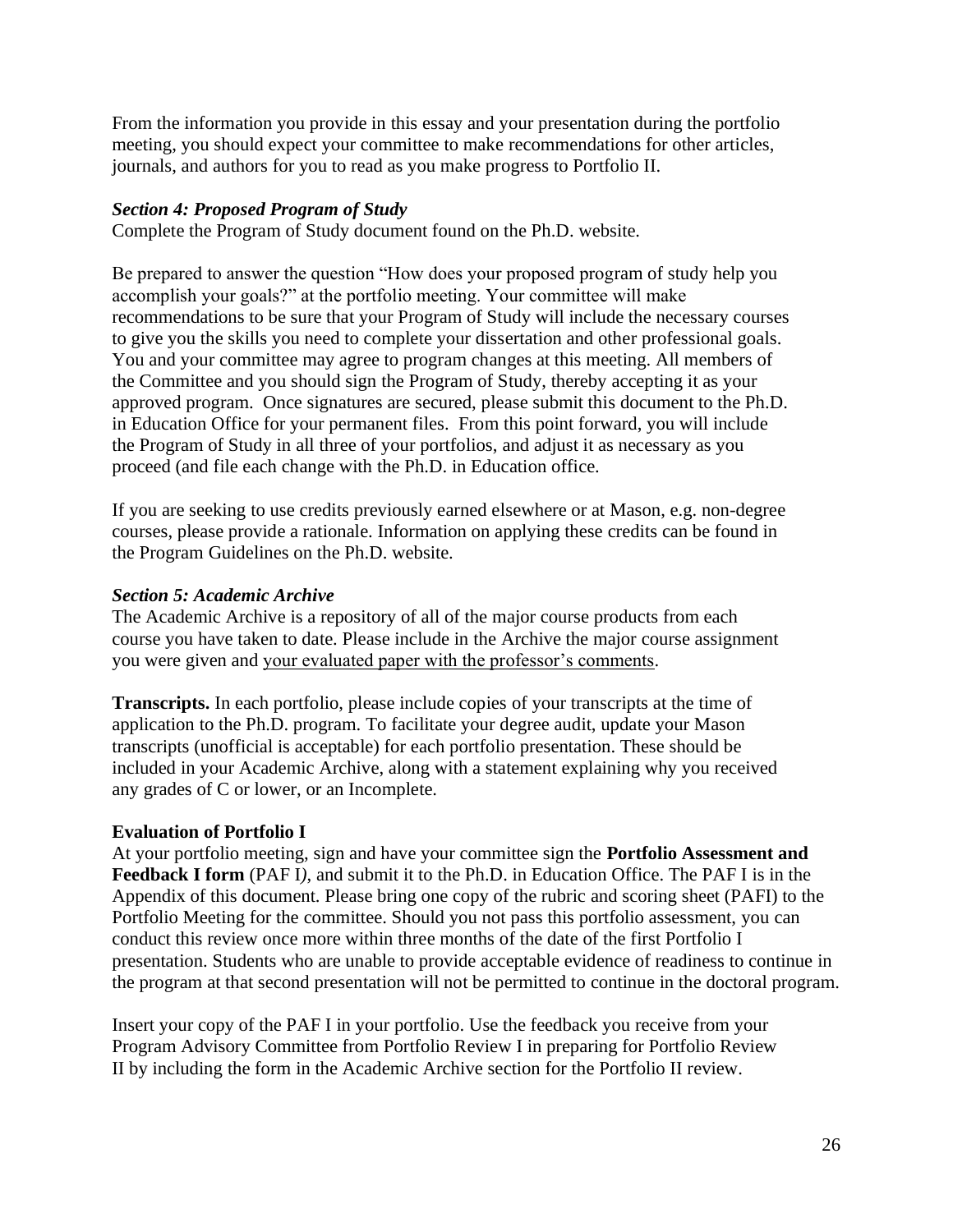#### <span id="page-26-0"></span>**Portfolio II Present at about 30 credits**

**Purpose:** The purpose of Portfolio II is to provide evidence of a student's ability to summarize the foundational and contemporary literature related to area(s) of interest, situate their area of study within their field, synthesize and analyze major contributors to area(s) of interest, and to elaborate and/or reflect on professional and academic selves since Portfolio I.

Students must complete Portfolio Review II after they have accumulated 36 credit hours of coursework. After this review, submit the signed Portfolio Assessment Form (PAF) II to the Ph.D. in Education Office. Include a copy of the PAF II in the portfolio. Use the feedback received from your Program Advisory Committee from Portfolio Review II in preparing for the Comprehensive Portfolio Assessment.

#### *Section 1: Updated vita*

#### *Section 2: Professional Update and Reflection Essay*

Questions to inform this essay of approximately 1000 words follow:

- How have you addressed the feedback discussed and received in Portfolio I?
- How have your academic, research, and professional goals evolved since portfolio I?
- Since Portfolio I, how have your courses influenced your thinking and current area(s) of interest? Since Portfolio I, in what ways have you engaged in your professional community? In what ways do your areas of interest and professional community influence each other?

#### *Section 3: Foundational and Contemporary Literature Essay*

The purpose of this essay is to demonstrate the student's breadth of understanding in the area(s) of interest. Questions to inform this approximately 1000-1500 word essay could include:

- What key issue(s) form your developing research interest(s)?
- Who are the major thinkers in your developing area(s) of research interest? What foundational and contemporary literature forms your understanding of your developing research interest(s)? In what ways are they complementary? In what ways do they disagree?
- Who has most influenced your thinking and how is that their work integrated into your thinking?
- Situate your area of interest in your field. The scope of this essay should be discussed with your chair as it will be different in various specializations.

#### *Section 4: Depth of Knowledge Essay*

The purpose of this essay is to demonstrate a more in-depth investigation within the broader parameters defined in the previous essay and for a more specific area of study. The essay should include references to relevant literature. Questions to inform this approximately 1000-1500 word essay may include:

- How might your developing work contribute to improved practice or the profession? Consider ethical, methodological, and theoretical contributions.
- What gaps occur in the foundational and contemporary literature? Consider gaps such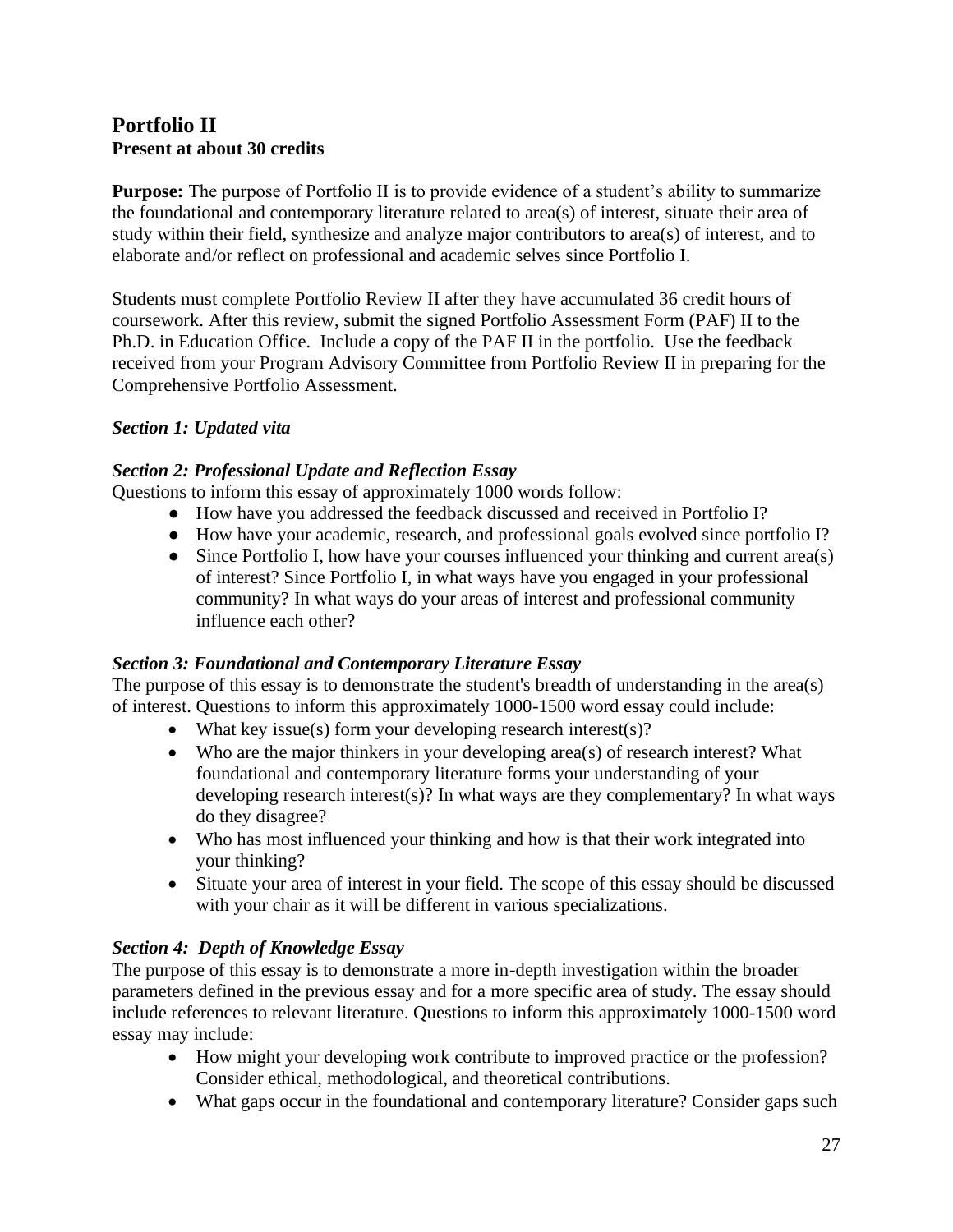as theoretical or methodological. Why do these gaps occur?

- How might you address these gaps in your developing area(s) of interest?
- What is it about these issues that influence your thinking? Why are you compelled to address these issues?

#### *Section 5: Program of Study*

Update your Program of Study (document found on the Ph.D. website) based on requirements or changes since Portfolio 1.

#### **Section 6:** *Academic Archive*

In addition to the major evaluated assignment from each course you have taken in the program (with your professor's feedback to you), please also include in this portfolio a link to your most recent transcript.

#### <span id="page-27-0"></span>**Evaluation of Portfolio II**

Please see the rubric and scoring sheet (PAF2) for Portfolio II in the Appendix of this document. Please bring one copy of the rubric and scoring sheet (PAF2) to the Portfolio Meeting for the committee. Should you not pass this portfolio assessment, you can conduct this review once more within three months of the date of the first Portfolio II presentation. Students who are unable to provide acceptable evidence of readiness to continue in the program at that second presentation will not be permitted to continue in the doctoral program.

#### <span id="page-27-1"></span>**Portfolio III Comprehensive Portfolio Present after about 45 credits and prior to proposal**

**Purpose:** The purpose of Portfolio III is to provide comprehensive evidence of in-depth knowledge in the field prior to advancement to candidacy. The student should demonstrate broad knowledge of an area and be able to narrow to a specific area of inquiry. The goal is to assess whether the student is prepared to advance to candidacy and enroll in the dissertation proposal course.

The Comprehensive Portfolio III is presented when all coursework is completed, with the one exception being an advanced research methods course (if requirement has not yet been met). The Comprehensive Portfolio must be presented within the timeline for coursework completion prior to advancement to candidacy. Students should work with the Program Advisory Committee members to prepare these documents. All committee members should receive the full portfolio a minimum of two weeks prior to the scheduled meeting. At the meeting, students must provide all updated forms (e.g., Program of Study, Portfolio Assessment Review Sheet) for signature by committee members*.* Students should submit all signed documents to the Ph.D. in Education Office at the end of the portfolio III meeting.

#### *Section 1: Updated vita*

#### *Section 2: Analytic Personal and Professional Essay*

In an essay of approximately 1000 words, please address the following questions: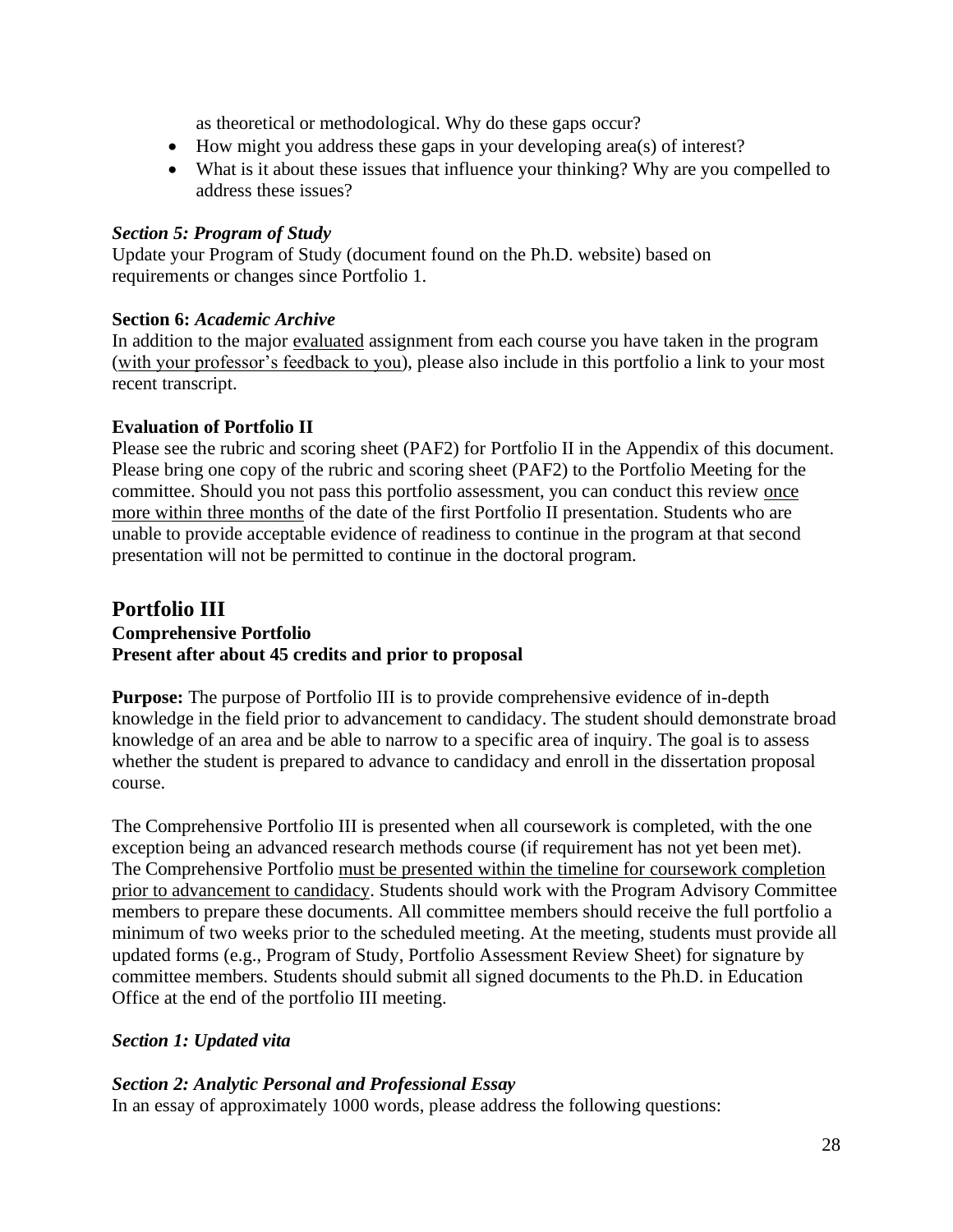- Since Portfolio Evaluation II, in what ways have you continued to be engaged in your professional community?
- How have you addressed the gaps or deficiencies noted in the Portfolio II Evaluation?
- What are your scholarly achievements and how have you advanced your knowledge and experience beyond coursework?
- How have your courses influenced your thinking and work?
- Provide evidence of these changes through your coursework products and assignments (provide hyperlinks within text to your evaluated course products). If other scholarly products are available, they should also be hyperlinked.

#### *Section 3: Knowledge Evidence Paper*

Building and expanding upon your essays from portfolio II, the Knowledge Evidence Paper is a substantive document (approximately 30 pages in length) that serves as an in-depth investigation and identifies an area (or areas) of inquiry. It should synthesize major lines of research and demonstrate a strong understanding of relationships between and among the major paradigms in your area of study. This paper should be scholarly in nature (e.g., following APA 6th style, appropriate use of citations, representative of an academic style of writing in publication). The paper should provide the background for a proposal for a dissertation.

As you work toward preparing your documents for portfolio III, you should meet regularly with your advisory committee chair and committee members to discuss the issues and areas of emphasis that are specific to your field.

The following may help to guide your discussion:

- Discuss how your breadth and depth of knowledge narrows to a specific area of inquiry
- Consider how your area of proposed study is situated in the broader literature
- Address the history of the research in this area.
- Ensure that the major theorists and principal researchers are adequately represented.
- Articulate the significance of your proposed research to your field
- Provide an empirically based justification for your proposed research
- Situate how your proposed study will be carried out with a brief overview of proposed methods and procedures that would address key or central questions guiding your study

This comprehensive Knowledge Evidence Paper should be evaluated, in addition to other evidence, to determine that the student possesses comprehensive knowledge of the selected field, can demonstrate the capacity for scholarly writing, and is prepared to undertake original research as a doctoral candidate. At the successful completion of the Comprehensive Portfolio III assessment, the student is advanced to candidacy and may enroll in EDUC 998, Doctoral Dissertation Proposal.

Please note that the Knowledge Evidence Paper does not bind the student to that particular topic for the dissertation; nor should the Comprehensive Portfolio Assessment be regarded as a Proposal Defense.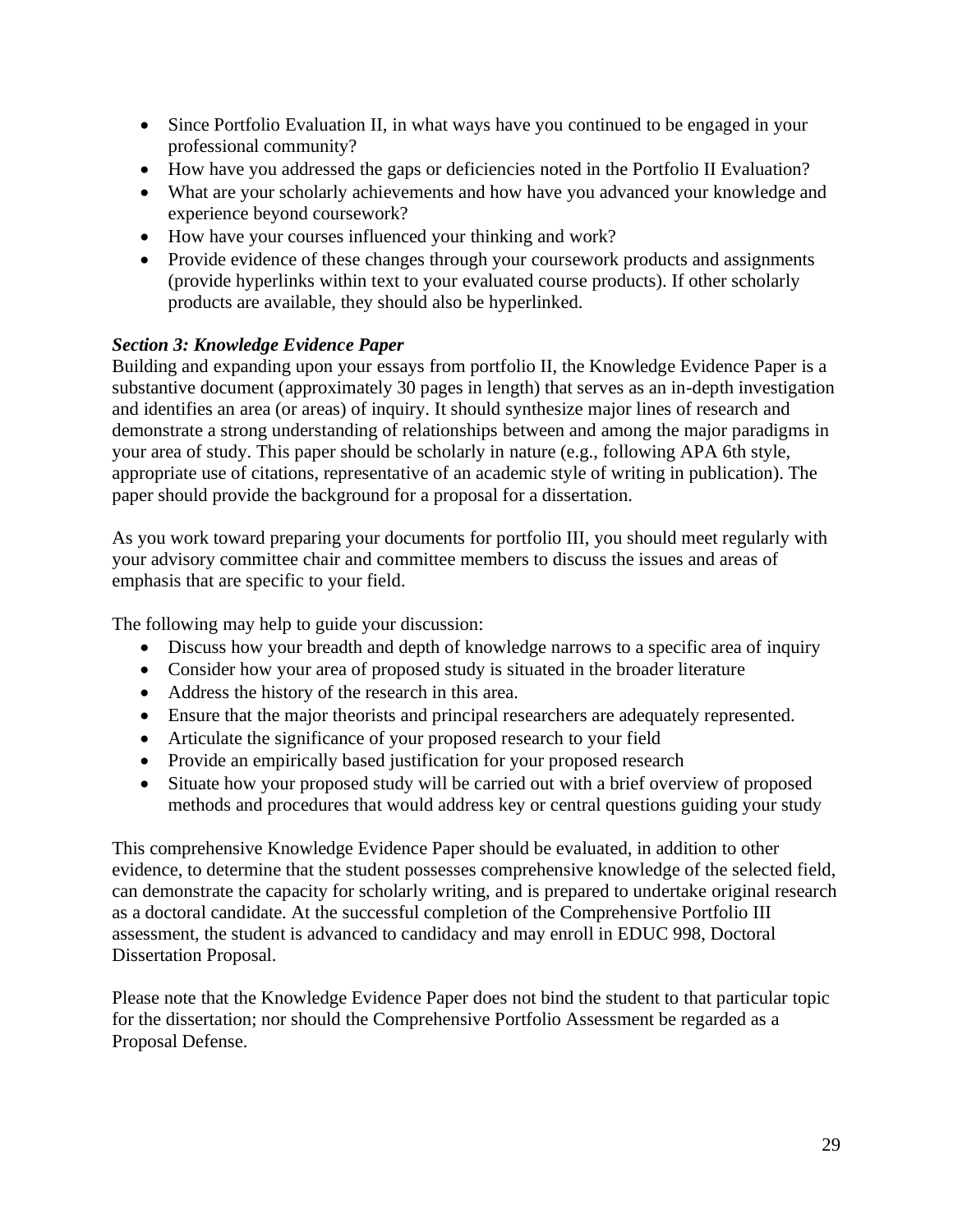#### *Section 4: Program of Study Final Review*

At this time, your program of study and your academic transcript should be identical. It is incumbent upon you to be sure you have satisfied all University and program requirements in order to proceed to the dissertation phase of the program. Should you have failed to take a required course, or still have Incomplete(s) for a grade, or have outstanding bills with the University, you will not be allowed to proceed to EDUC 998: Dissertation Proposal.

#### *Section 5: Academic Archive*

In addition to the major evaluated assignment from each course you have taken in the program (with your professor's feedback to you), please also include in this portfolio a link to your most recent transcript.

#### <span id="page-29-0"></span>**Evaluation of Comprehensive Portfolio**

If any weaknesses or gaps in evidence of readiness for dissertation work are noted in the Comprehensive Portfolio Assessment, use feedback from this meeting to address each area of concern. In order to give you guidance, the Portfolio Assessment and Feedback (PAF3) form *must* specify any and all actions that your committee requires you to complete before you are judged to have fully passed the Comprehensive Portfolio Assessment.

**Note**: You will be given no more than three months to complete these requirements from the date of the first Portfolio III presentation, at which time your Program Advisory Committee will reconvene for another review. Students who are unable to provide acceptable evidence of dissertation readiness at that second presentation will not be permitted to continue in the doctoral program.

## <span id="page-29-1"></span>**Portfolio Process Overview and Timeline**

Throughout the scheduling of portfolio reviews and your construction of documents for the portfolio communication with your committee members is essential to the portfolio process. In particular, it is important to give committee members and the chair sufficient time to read and review materials.

Portfolio 1 (at approximately 18 credits)

- Identify committee chair and committee members 2 months prior to portfolio meeting
- Draft essays for review by committee chair
- Schedule meeting with portfolio committee upon approval 1 month prior to expected meeting date
- 2 weeks prior to meeting submit final materials to committee, prepare presentation
- At the meeting have committee sign program of study and review form

Portfolio 2 (at approximately 30 credits)

- Draft essays for review by committee chair
- Schedule meeting with portfolio committee 1 month prior to expected meeting date
- 2 weeks prior to meeting submit final materials to committee, prepare presentation
- At the meeting have committee sign program of study and review form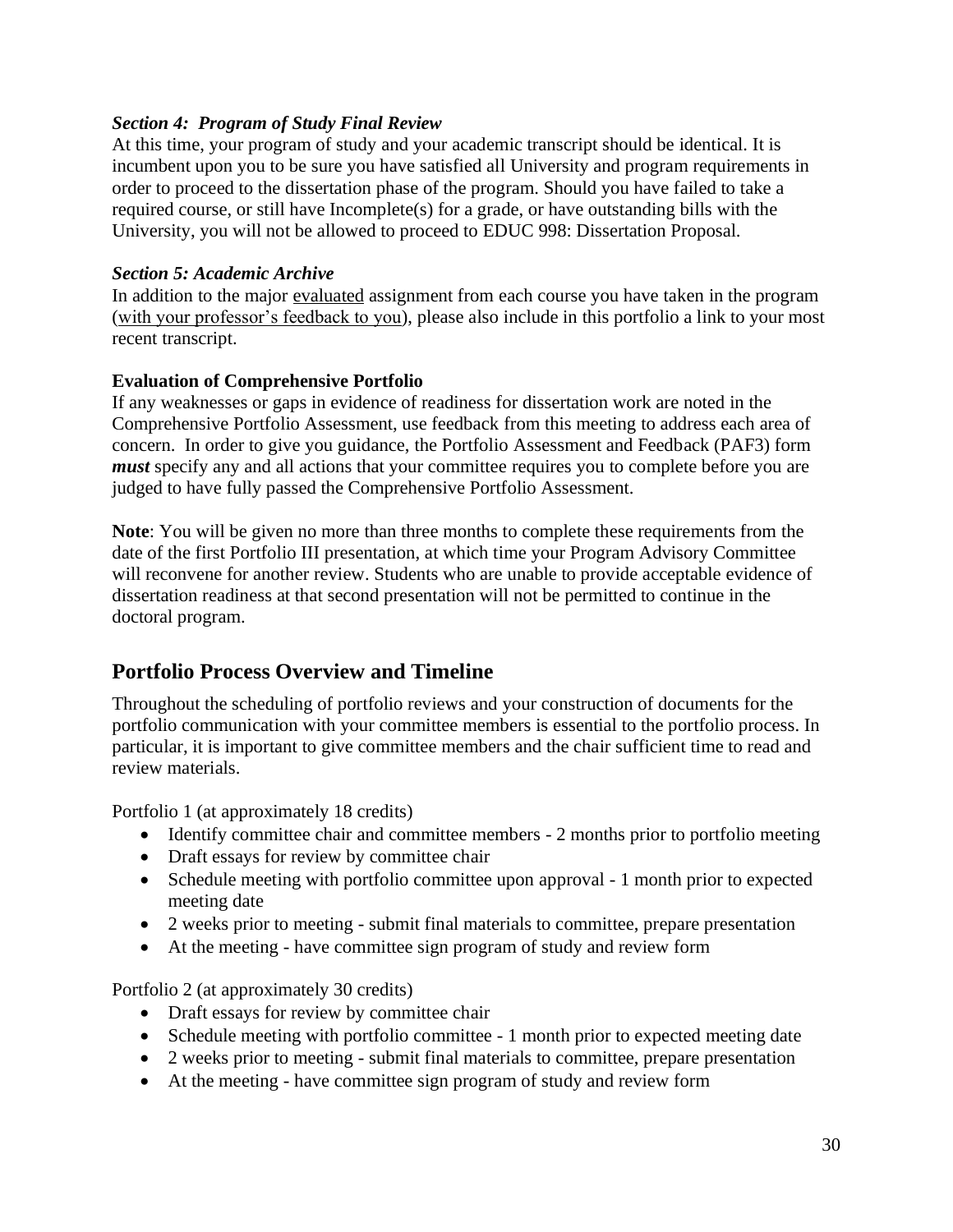Portfolio 3 (45 credits - must be completed prior to enrollment in Dissertation Proposal)

- Draft paper for review by committee chair
- Schedule meeting with portfolio committee 1 month prior to expected meeting date
- 2 weeks prior to meeting submit final materials to committee, prepare presentation
- At the meeting have committee sign program of study and review form

#### **NOTE: Students are not allowed to conduct two portfolio reviews on the same date or within the same semester.**

## <span id="page-30-0"></span>**Portfolio Rubrics & Forms**

Rubrics and forms can be found on the PhD in Education website: <https://education.gmu.edu/phd-in-education/>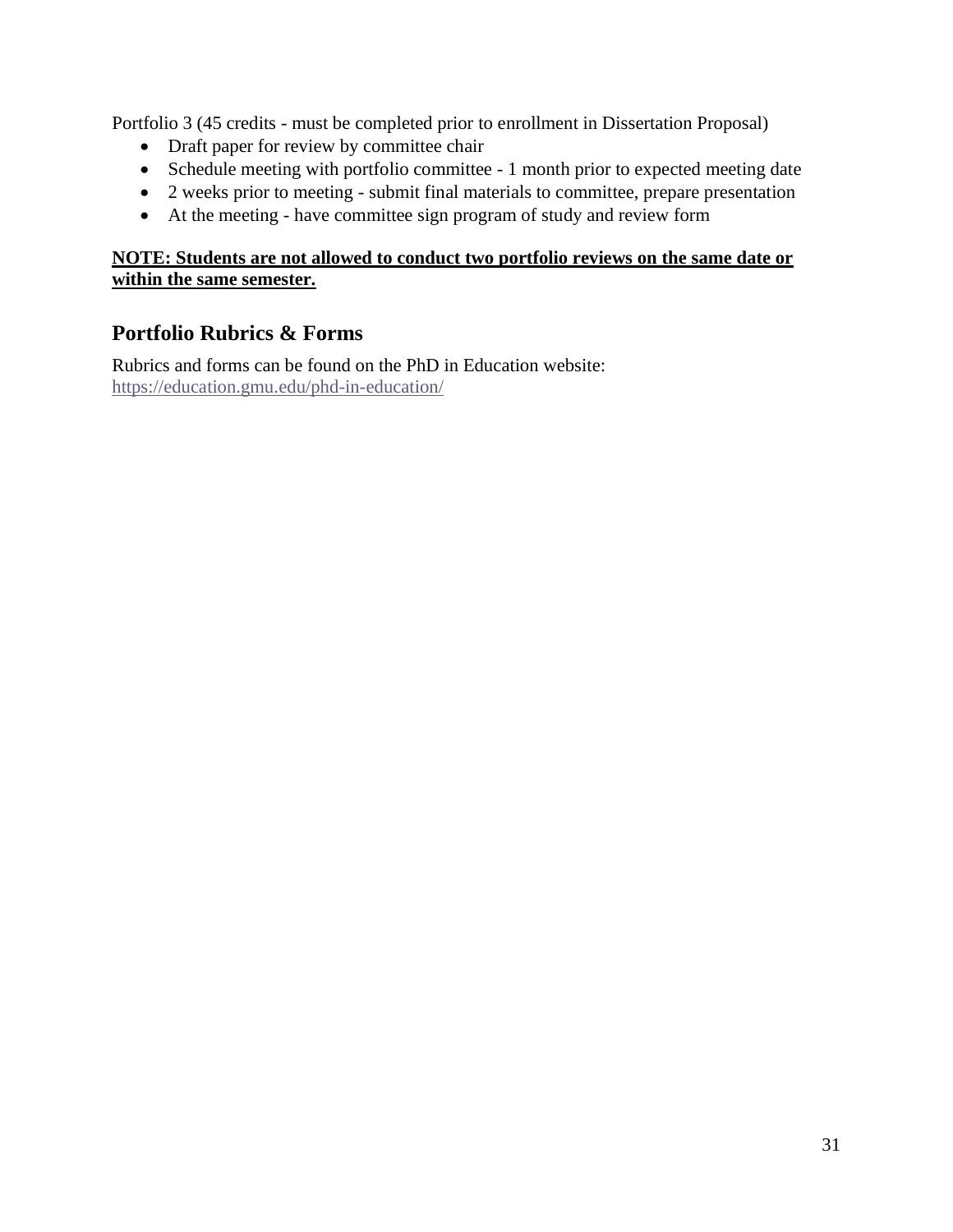## **IV. DISSERTATION GUIDELINES**

## <span id="page-31-1"></span><span id="page-31-0"></span>**Purpose**

All students must satisfactorily complete a doctoral dissertation. The dissertation is the capstone to the PhD in Education and culmination of doctoral study. There are two dissertation options are within the PhD in Education Program: the traditional dissertation and the manuscript dissertation.

## <span id="page-31-2"></span>**Dissertation Committee**

Members of the candidate's Doctoral Dissertation Committee may comprise members of the disbanded Program Advisory Committee or the candidate may select one or more new members. A doctoral candidate's Doctoral Dissertation Committee consists of at least three members with graduate faculty status, including a full-time GMU faculty member relevant to the student's field of study who serves as the Chair of the candidate's Doctoral Dissertation Committee.

The Chair of the Doctoral Dissertation Committee must be core faculty for the student's degree program (i.e., faculty affiliated with any of the PhD Program specializations). The Doctoral Dissertation Committee Chair advises and supports the candidate in preparing, completing and defending the dissertation. In some cases, a co-chair may be appropriate and may include: faculty from another GMU academic unit, faculty who are external to the university, or non-tenure track faculty. A co-chair must be awarded graduate faculty status at Mason.

One committee member should be a full-time faculty member at GMU and have expertise in the research methods the candidate will employ in their dissertation. Additional committee members may be from CEHD faculty, the GMU faculty outside of CEHD, or non-GMU faculty with an appropriate terminal degree. Committee members must meet University dissertation committee requirements for graduate faculty status (see University Catalog AP.6.10.5: [https://catalog.gmu.edu/policies/academic/graduate-policies/#text\)](https://catalog.gmu.edu/policies/academic/graduate-policies/#text). Additionally, committee members who are not full-time GMU faculty must be approved by both the Doctoral Dissertation Committee Chair and the PhD in Education Program Director.

Candidates must select members of their Doctoral Dissertation Committee once they have passed the comprehensive assessment (third portfolio) and while preparing their dissertation proposals (in EDUC 998), but before presenting a dissertation proposal to the faculty. When committee members have agreed to serve on the committee, the candidate must complete the online Dissertation Committee Form posted on the PhD in Education Website.

Consideration of a change in committee membership should include discussion with the Doctoral Dissertation Committee Chair and the PhD in Education Director, as appropriate. To initiate a committee member change, the student must request the change, in writing, clearly specifying the rationale, and submit this request to the PhD in Education Program Director. A student requesting a change in committee membership must have first ascertained the new member's willingness to serve prior to submitting the written request and indicate this on the request. Membership of the Doctoral Dissertation Committee, once established and approved, may not be altered without prior approval of the PhD in Education Program Director.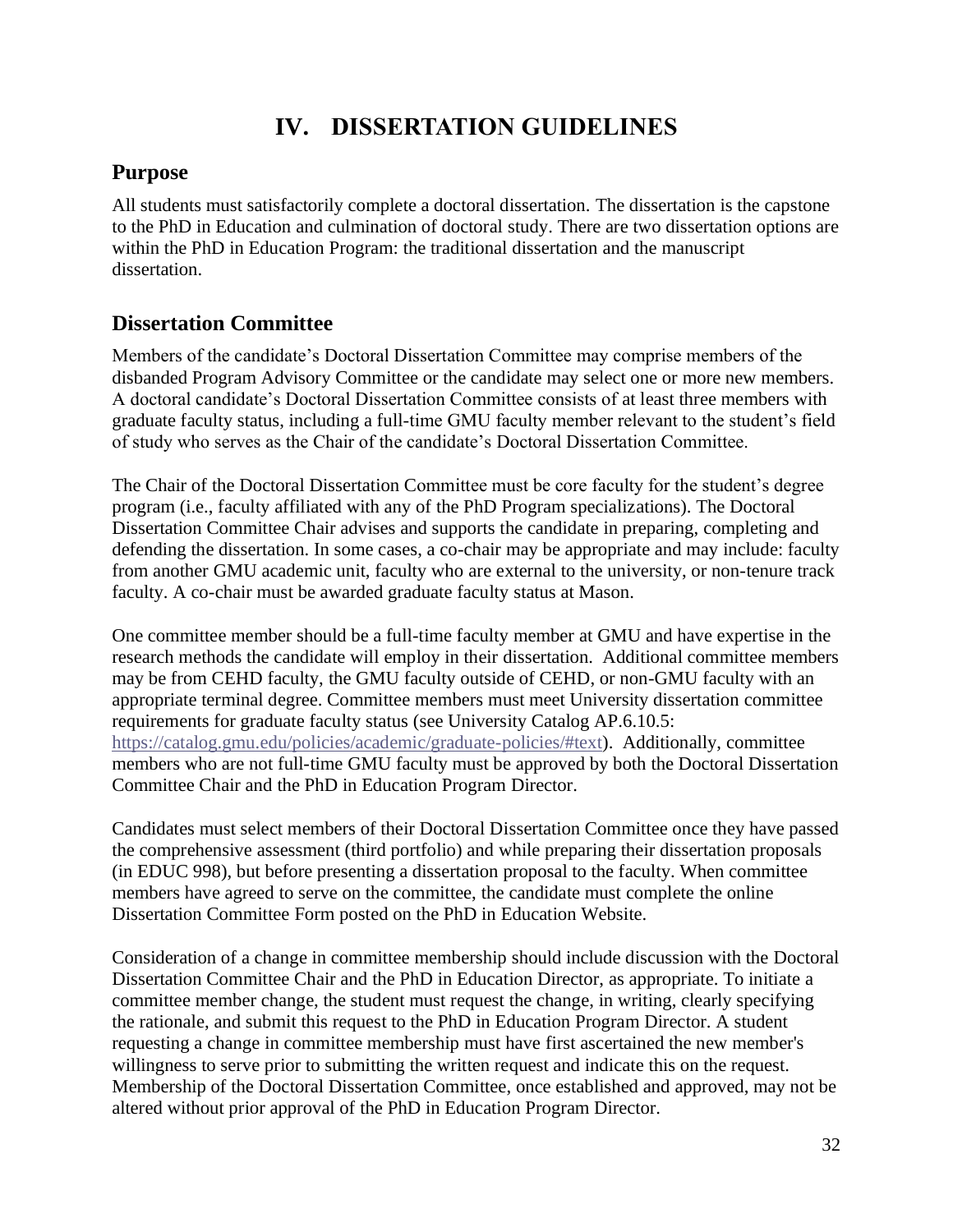If a candidate's Doctoral Dissertation Chair retires or resigns from GMU prior to conclusion of the dissertation process, and they agree to continue to advise the student, that individual can serve as Co-chair along with a GMU faculty member as long as they have been granted legacy graduate faculty status. If the Chair or another faculty member on the candidate's Doctoral Dissertation Committee leaves the University, the candidate may select a replacement without approval from the PhD Director, although the candidate needs to inform the PhD Office of their replacement.

It is the responsibility of the candidate's Doctoral Dissertation Committee, under the leadership of its Chair, to assist and supervise the candidate in the preparation of the doctoral dissertation and to assure that the dissertation meets all standards for doctoral work, including being written in the style of the latest edition of the American Psychological Association. (For Kinesiology concentration students, the latest edition of the *AMA Manual of Style* is allowed). The major responsibility for this work, however, rests with the candidate, who is expected to demonstrate the ability to conduct independent research through dissertation study.

Members of this committee act in accord with PhD in Education procedures to accept, modify or reject a candidate's dissertation proposal(s), evaluate the candidate's oral presentation of the completed dissertation, accept or reject the candidate's completed dissertation, and certify the candidate's completion of all dissertation requirements necessary to qualify for graduation.

## <span id="page-32-0"></span>**Option 1: Traditional Dissertation Process**

The purpose is for the PhD in Education candidate to clearly demonstrate ability to apply disciplinary foundations and methods in a chosen area of specialization. It must integrate knowledge of various disciplines with relevant educational practice and theory. The dissertation must also make a significant contribution to existing knowledge or practice in education.

To be acceptable, a PhD in Education dissertation must:

- 1. Address a clearly identified major societal or educational need ore issue as derived from the literature in the field, analysis of research, projection of trends, and other accepted sources;
- 2. Have implications for education beyond local school audiences, clients, or settings;
- 3. Be scholarly -- it should be grounded in critically evaluated research and theory, and presented in a form consistent with the highest standards of organization and writing or other appropriate form of communication;
- 4. Clearly relate to a facet of education (as broadly defined);
- 5. Be theoretically and conceptually grounded and utilize appropriate analytical techniques;
- 6. Furnish tangible evidence that the student is able to produce new knowledge or a new product for use in educational practice in a school, industrial, or governmental setting;
- 7. Be consistent with ethical guidelines for professional practice (e.g., follow IRB guidelines for research with human subjects when applicable).

A PhD in Education dissertation must be original, new work and not replicated research or work completed prior to entering the PhD in Education Program or undertaken while in the program. It must also meet the standards of doctoral level scholarship and research. If a dissertation expands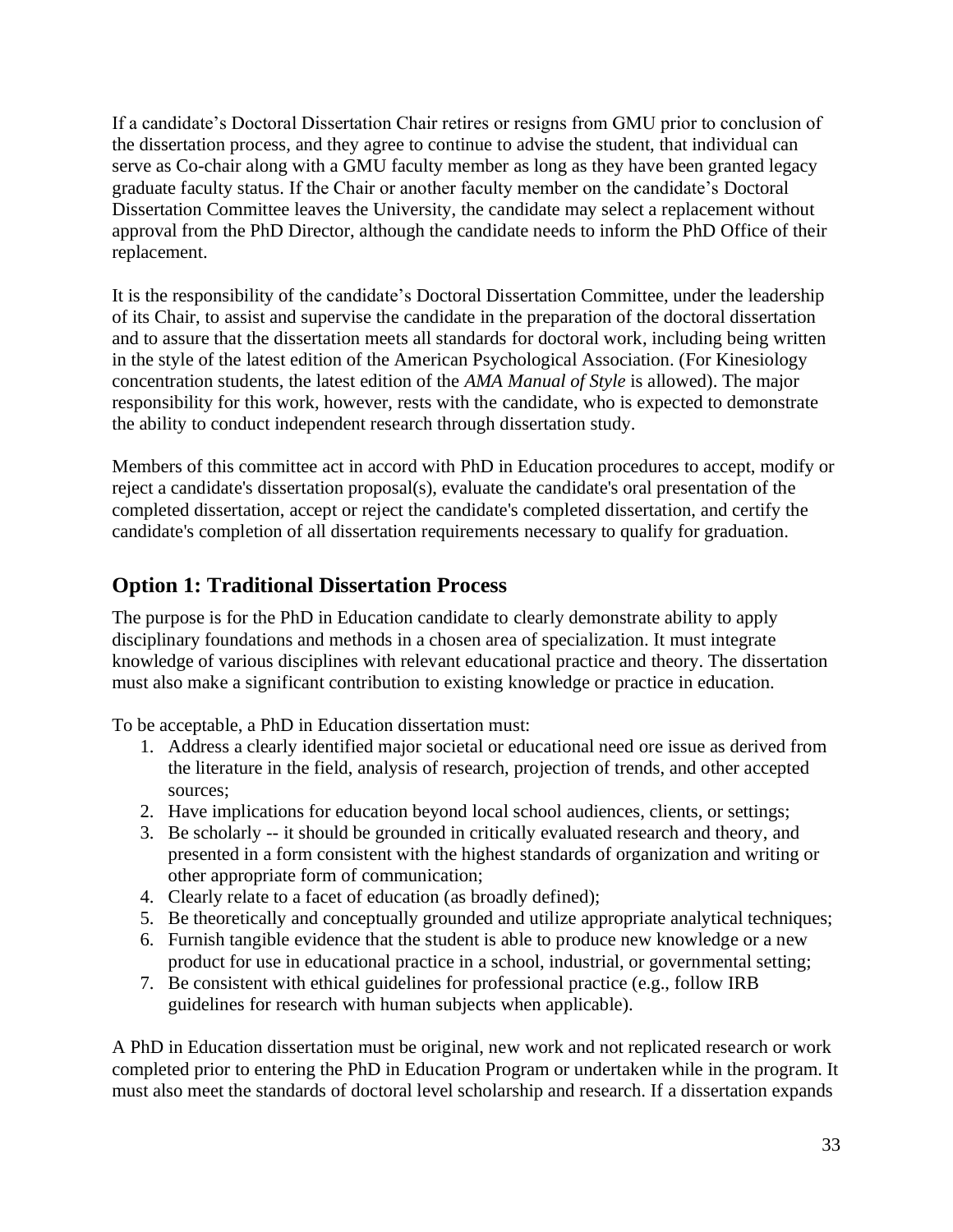on prior research, it must go significantly beyond that work and do so in a manner appropriate to doctoral level research. It is the responsibility of a candidate's Doctoral Dissertation Committee to ensure that a dissertation does not duplicate previous work by the student or others.

#### <span id="page-33-0"></span>**Dissertation Proposal and Proposal Defense**

After defending the Cumulative Portfolio and advancing to candidacy, the candidate will write a formal proposal for their proposed dissertation that includes:

- Chapter 1: An introduction that clearly establishes the educational problem, a conceptual framework (if applicable), the research questions to be addressed, and definitions of key terms
- Chapter 2: A thorough review of the existing research literature (or literatures) in the areas related to the proposed dissertation study.
- Chapter 3: A detailed description of the proposed research methods and data analysis plan for the dissertation study. **Note:** For multiple-paper dissertations, this must include the proposed research methods for each paper (see also, Multiple-paper dissertations).

To begin work on a PhD in Education doctoral dissertation, a candidate is required to (a) form a Doctoral Dissertation Committee that meets University criteria for service, (b) orally defend the dissertation proposal to the committee in an open meeting, (c) submit formal approval by all committee members to the PhD in Education Office, and (d) receive approval of the university's Institutional Review Board (IRB), if the dissertation involves human subjects. Student work on a dissertation that is not conform to all of these requirements cannot be counted toward completion of dissertation requirements.

#### <span id="page-33-1"></span>**Dissertation Content**

The traditional dissertation is written in 5 chapters:

- Chapter 1: Introduction
- Chapter 2: Review of the literature
- Chapter 3: Methods
- Chapter 4: Results
- Chapter 5: Discussion & Conclusions

## <span id="page-33-2"></span>**Option 2: Manuscript Dissertation Process**

The manuscript dissertation is one response to considering how the dissertation can better support students' seeking research careers after graduation and in encouraging greater dissemination of research findings in education (Duke & Beck, 1999; Nehls & Watson, 2016). The manuscript-style dissertation is one type of dissertation format consisting of multiple papers in published or publishable form (Nehls & Watson, 2016). The student engages in research during doctoral study while writing in a format consistent with the expectations of their work after graduation. As a learning process, this results in both publishable artifacts of the research and an experience consistent with their career goals.

The manuscript dissertation includes **at least three publishable papers** and **at least one chapter** to describe the organizational framework that connects the papers as a program of research. **A concluding chapter** should discuss implications, limitations and further research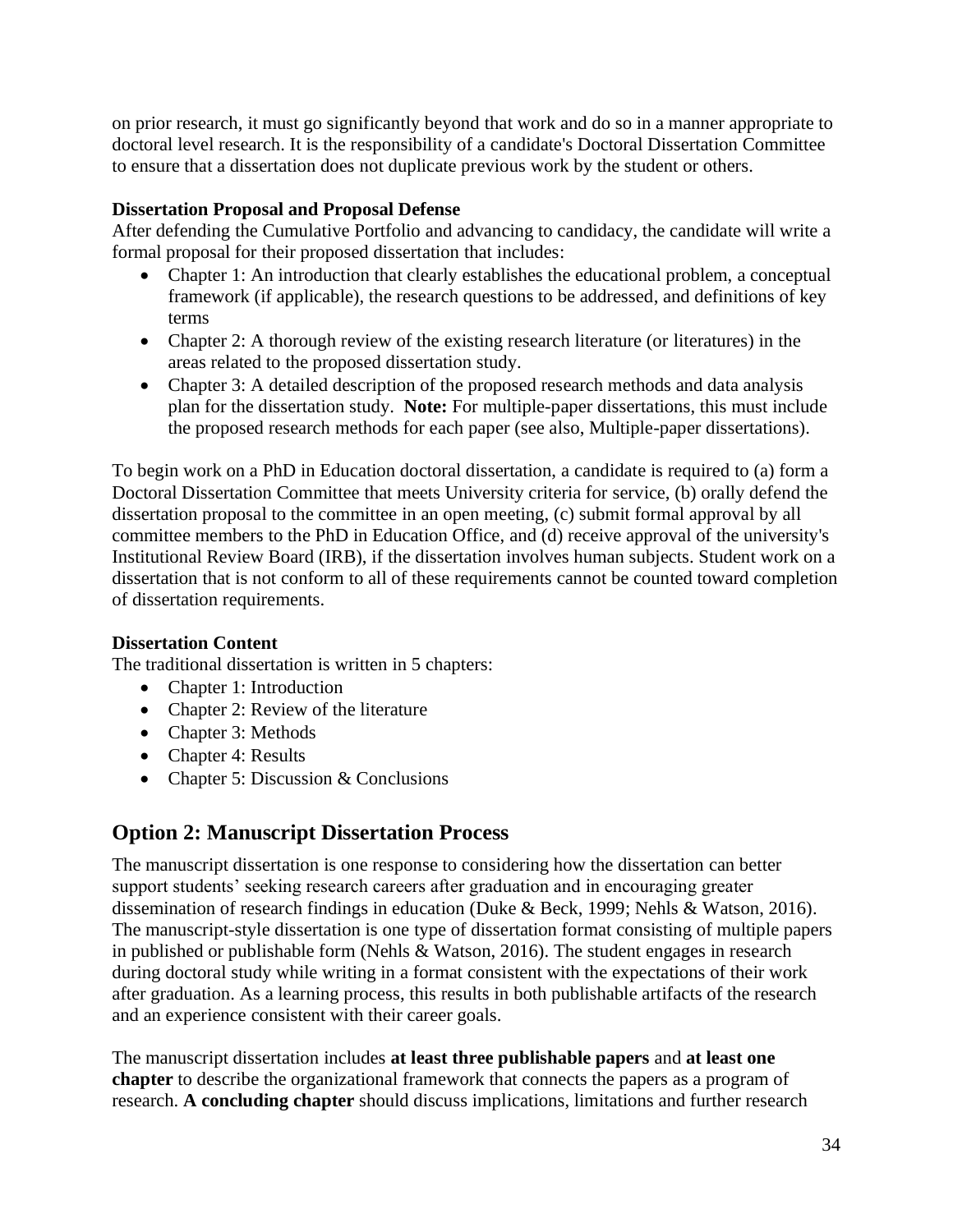related to the completed studies. However, as with any dissertation, the manuscript dissertation is considered original research completed by the student with the guidance of the Doctoral Dissertation Committee. For the purposes of the multiple-manuscript dissertation, one metaanalysis or systematic synthesis of the literature related to the dissertation can be considered "original research."

The same expectations for high quality, ethical research apply to the manuscript format as to any dissertation. The manuscript-style dissertation process described here has two goals guiding the process.

#### **Goals**

- 1. To support students' professional goals in research-intensive careers post-graduate school
- 2. To enhance and encourage wider dissemination of research by students and faculty

#### **Key Features**

- 1. Develop a program of research with committee guidance
- 2. Promote publishing and dissemination by the student
- 3. Support sharing of findings and research more rapidly

#### **Guidelines for Manuscript Dissertation**

Deadlines and overarching procedures should be consistent with program, college and university guidelines, catalog, and deadlines. However, there are specific guidelines for the manuscript dissertation to support both the student and the dissertation committee. As a result, there are **additional requirements** for planning and executing a manuscript-style dissertation.

#### <span id="page-34-0"></span>**Dissertation Committee**

The PhD in Education includes two committees for doctoral students: (a) the program advisory committee and (b) the dissertation committee. Since, the manuscript dissertation may require more planning during the coursework stages of the dissertation (e.g., in the preparation of syntheses papers or conducting pilot studies), students are strongly encouraged to maintain some common membership in the committees from Portfolio 2 to Portfolio 3 and then to the dissertation committee. Committee members may be added or removed **consistent with university and program policies** (University Catalog AP.6.10.5; PhD in Education Guidelines), but the student will require consistent planning and support throughout the process.

#### <span id="page-34-1"></span>**Dissertation Planning and Proposal Meetings**

All students in the PhD in Education program are required to have a proposal defense meeting of the student and the committee to approve the dissertation proposal. However, given the requirements of the manuscript-style dissertation, **an added planning meeting** is suggested to discuss and outline what papers may be included in the dissertation (e.g., if papers that have already been written may be included) and the overall structure of the project. Upon completion of the planning meeting, the student should submit the dissertation committee form and a summary of the planning meeting discussion to the PhD Director.

The second proposal meeting should include an oral defense of the full, written proposal **including literature review, research methods, timeline, and proposed papers for inclusion**.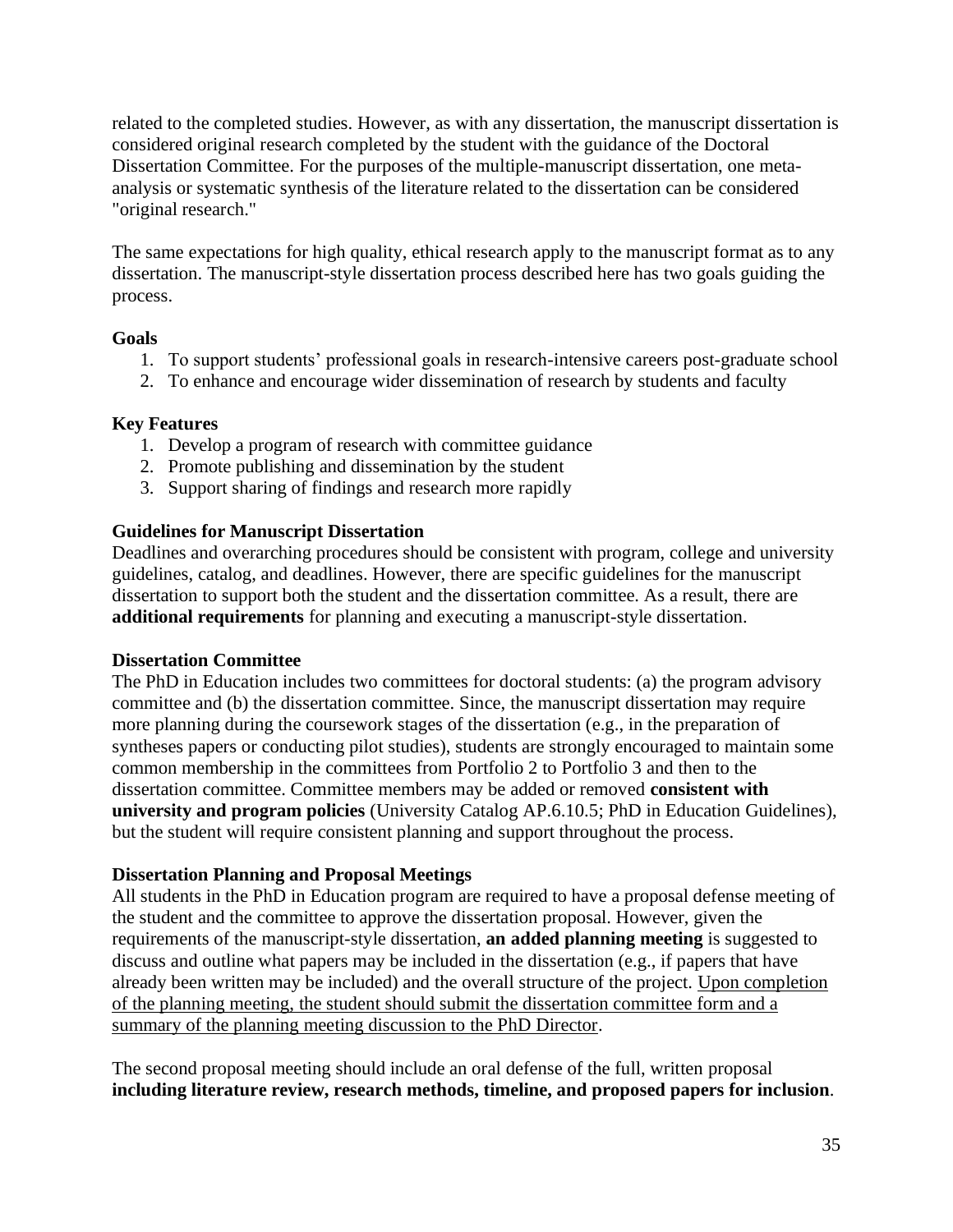The proposal should also address authorship of papers. The student should be the **lead author or sole author** on the research papers but there may be collaborators including members of the dissertation committee or other students. In the case of a collaborative project that may be included in the dissertation, the student's role in the research must be clearly outlined and described.

The three central papers should be of a **quality consistent with publication in peer-reviewed journals** in the discipline or related disciplines. The committee might approve additional papers beyond the three central papers at their discretion.

#### <span id="page-35-0"></span>**Dissertation Content**

The dissertation itself should include the "cover" chapters that **introduce and summarize** the multiple papers within the dissertation. These chapters should describe the program of research the manuscripts support.

The dissertation also includes the manuscripts themselves. In the event that copyright related to a published paper would prevent a full paper from inclusion in the dissertation, then a summary of the paper is acceptable including a reference to the published manuscript. Students should attend to the copyright policies of intended journals as they are preparing manuscripts. The student and the dissertation committee should also include appropriate use of the university's embargo policy for dissertations where appropriate.

The current CEHD template for dissertations can be used for APA formatting as usual.

#### *References*

- Duke, N. K., & Beck, S. W. (1999). Education should consider alternative formats for the dissertation. *Educational Researcher*, *28*(3), 31–36. https://doi.org/10.2307/1177255
- Nehls, K., & Watson, D. (2016). Alternative dissertation formats: Preparing scholars for the academy and beyond. In V. A. Storey & K. A. Hesbol (Eds.), *Contemporary approaches to dissertation development and research methods* (pp. 43–52). Hershey, PA: IGI lobal.

### <span id="page-35-1"></span>**Institutional Review Board (IRB)**

All PhD in Education doctoral dissertations that are proposed to have human subjects must receive clearance from the Mason Institutional Review Board (IRB) (following Mason policies and procedures). Such review and approval must be obtained in writing and in advance of beginning work on the dissertation. Final faculty approval of a dissertation requiring review board clearance is contingent on receipt of this approval.

Information for securing IRB approval may be obtained at [http://oria.gmu.edu/.](http://oria.gmu.edu/) It is the responsibility of the student, with the support of their Doctoral Dissertation Chair, to apply for and receive approval from the IRB prior to beginning data collection. Any dissertation focusing on the study or involvement of human subjects undertaken without prior written approval will not be deemed to meet Mason or PhD in Education requirements and will not be authorized or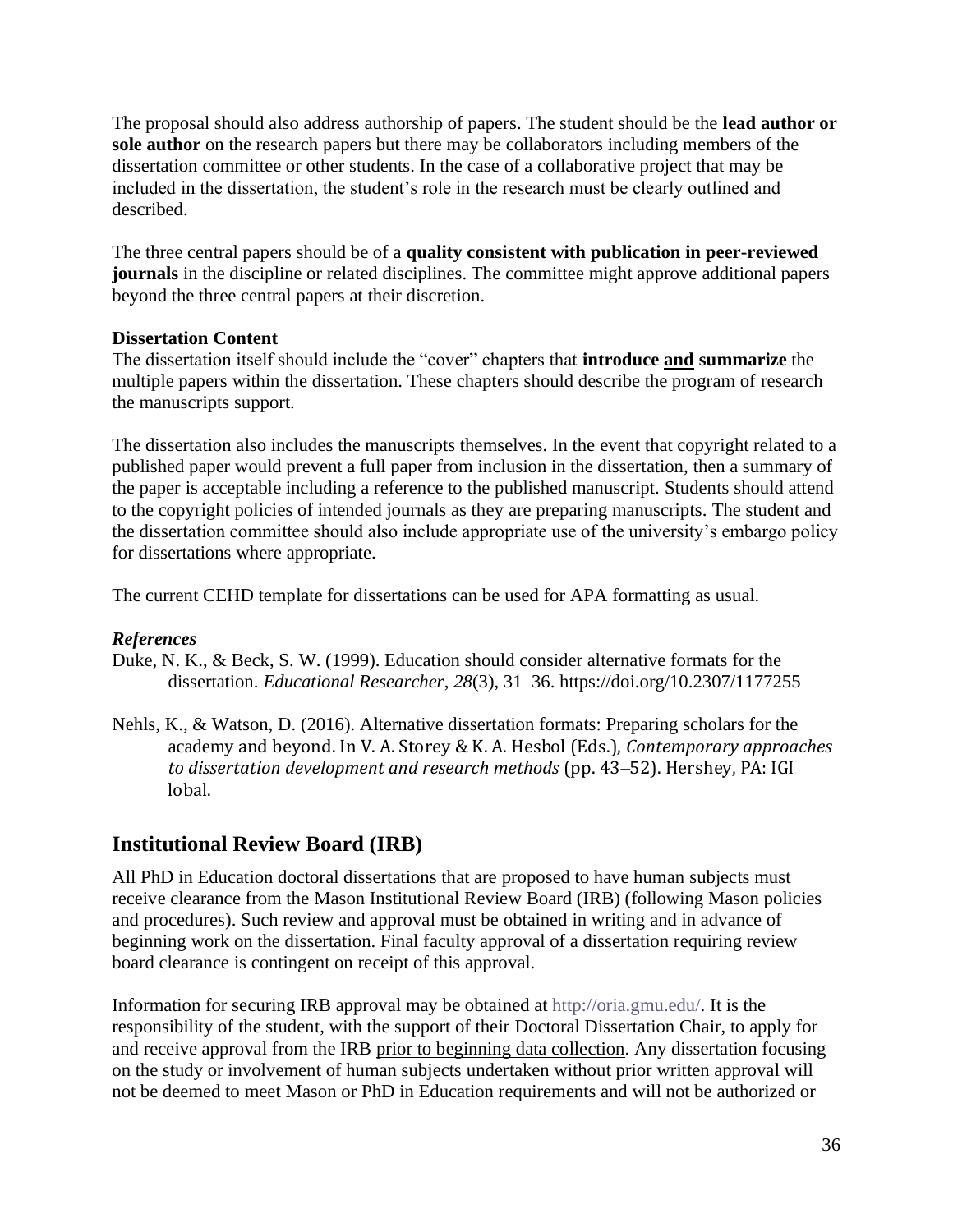sanctioned by the PhD in Education Director. In addition, the student is subject to penalties from the IRB Office.

## <span id="page-36-0"></span>**Doctoral Defense**

Upon completion of the dissertation research, the candidate will write a formal draft of their finished product. The body of the paper, excluding frontmatter and end matter required by the library, includes:

| <b>Traditional Dissertation</b>                     | <b>Manuscript Dissertation</b>                 |  |
|-----------------------------------------------------|------------------------------------------------|--|
| <b>Abstract</b>                                     | <b>Abstract</b>                                |  |
|                                                     |                                                |  |
| <b>Chapter 1</b>                                    | <b>Chapter 1</b>                               |  |
| An introduction that clearly establishes the        | An introduction that clearly establishes the   |  |
| educational problem, a conceptual framework         | educational problem, a conceptual framework    |  |
| (if applicable), the research questions to be       | (if applicable), a rationale for each of the 3 |  |
| addressed, and definitions of key terms.            | manuscripts (including research questions),    |  |
|                                                     | and definitions of key terms.                  |  |
| <b>Chapter 2</b>                                    | <b>Chapter 2</b>                               |  |
| A thorough review of the existing research          | Manuscript 1 that includes introduction,       |  |
| literature (or literatures) in the areas related to | literature review, methods, results, and       |  |
| the proposed dissertation study.                    | discussion/conclusions.                        |  |
|                                                     |                                                |  |
| <b>Chapter 3</b>                                    | <b>Chapter 3</b>                               |  |
| A detailed description of the proposed              | Manuscript 2 that includes introduction,       |  |
| research methods and data analysis plan for         | literature review, methods, results, and       |  |
| the dissertation study.                             | discussion/conclusions.                        |  |
| <b>Chapter 4</b>                                    | <b>Chapter 4</b>                               |  |
| A presentation of the data analysis and             | Manuscript 3 that includes introduction,       |  |
| findings for each research question.                | literature review, methods, results, and       |  |
|                                                     | discussion/conclusions.                        |  |
| <b>Chapter 5</b>                                    | <b>Chapter 5</b>                               |  |
| A thoughtful discussion of how the study            | A thoughtful discussion of how the collective  |  |
| findings contribute to the existing research        | findings from the 3 manuscripts contribute to  |  |
| base, limitations, and educational                  | the existing research base, limitations, and   |  |
| implications.                                       | educational implications.                      |  |
| <b>References</b>                                   | <b>References</b>                              |  |
|                                                     |                                                |  |
| <b>Appendices</b>                                   | <b>Appendices</b>                              |  |
|                                                     |                                                |  |

After the candidate has submitted the final draft of their dissertation to all committee members, they should notify the PhD in Education Office so that the date of the scheduled oral doctoral defense can be publicized. In the oral examination, the student will present findings from the